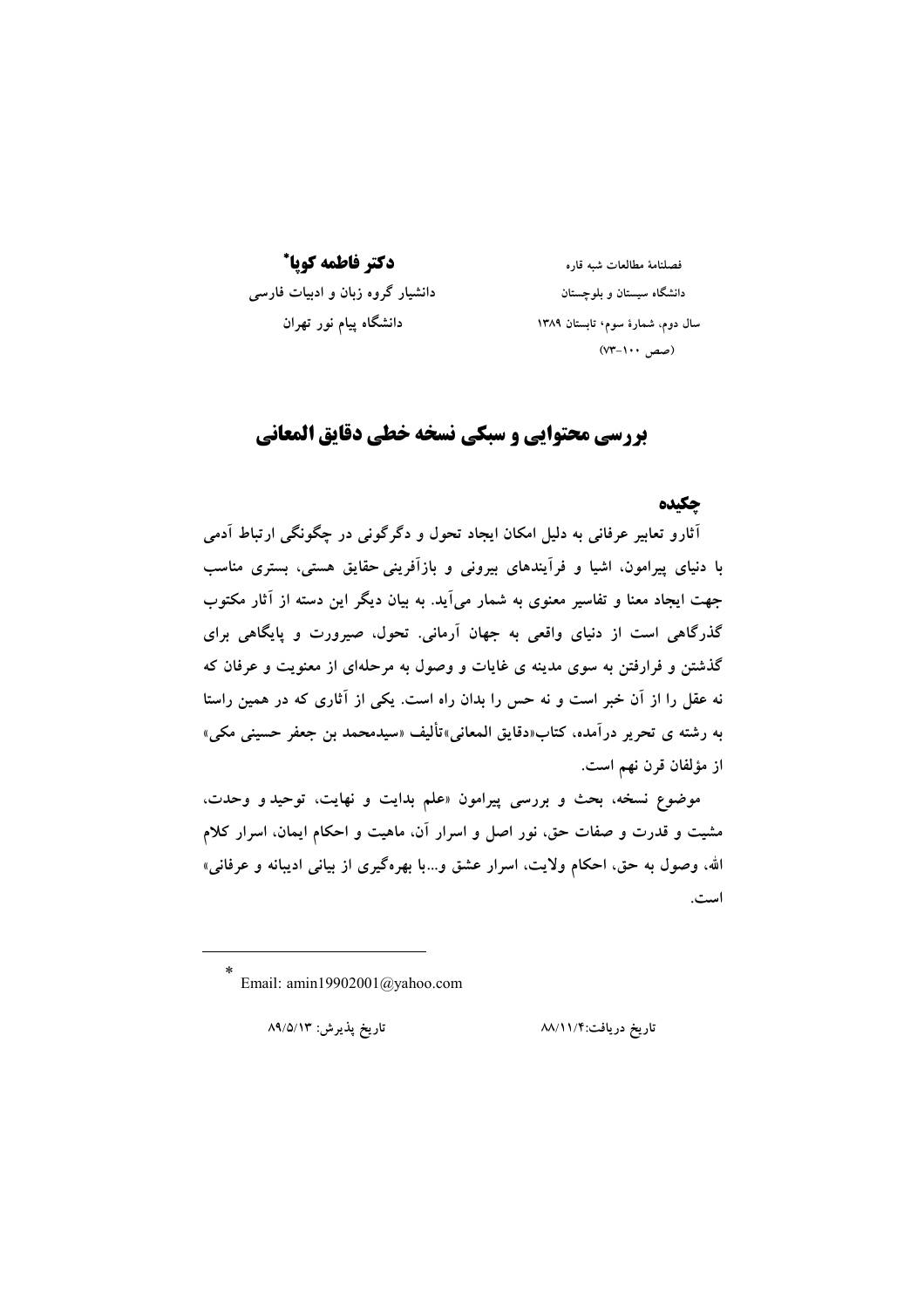نثرکتاب در اکثر موارد پیرو سبک «مرسل عالی» است؛ اما در مواردی نیز به اغلاق و تعقيد سوق ميµبد.

در این مقاله، بررسی ادبی و محتوایی نسخه، ابواب و فصول آن، ویژگیهای زبانی و ارزشهای ادبی و ... مورد نظر بوده است.

هدفاز این تحقیق، احیای یکی|ز ذخایر مکتوب قرن نهم به عنوان بخشی|ز پیشینه ی فرهنگی، ادبی و عرفانی این سرزمین است؛ از این رو انجام پژوهشی درخور و مستقل در این زمینه، ضروری به نظر می رسید. با توجه به تک نسخهای بودن متن، روش «تصحیح قیاسی»مدنظر قرار گرفت. علاوه براین محتوای عرفانی، ادبی و سبکی نسخه به روش «تحليل محتوا» مورد بررسي واقع شد.

**کلید واژه ها:** نسخه ی خطی، دقایق المعانی، بررسی محتوایی، ارزشهای ادبی، ويژگى هاى سېكى.

#### مقدمه

«سید محمدبن نصیرالدین جعفر حسینی مکی» یکی از مشایخ معروف هندوستان و خلیفه ی «نصیرالدین محمود»، چراغ دهلی، عارف مشهور آن زمان بود؛ سال وفات وی را ۸۹۱ هـ نوشتهاند.» (نفيسي، ۱۳۶۳: ۲۴۳)

بنا به اظهار صریح مؤلف در «بحرالمعانی». «پدر وی در عصر محمد تغلق اقطاعدار «کنبهایت» با یک هزار و سیصد سوار بوده است.» (دهلوی بخاری، ۱۳۳۲: ۱۴۰) «وی عمری دراز یافته بود و از زمان «سلطان محمد تغلق» تا زمان «سلطان بهلول» در حیات بود و سن شریفش از صد متجاوز بوده است. آبای کرام او از شرفای مکه بودهاند؛ اما بعدها به دهلی آمده و در سرهند اقامت کردهاند.» (لاهوری، ۱۸۷۳: ۴۰۱)

«سید محمد حسینی» ظاهراً در دهلی به دنیا آمد و پرورش یافت. وی نزد «شیخ شمسالدین محمد بن یحیی اودهی» و دیگران درس خواند و پس از روی آوردن به تصوف به «نصیرالدین محمود اودهی» از مشایخ بزرگ چشتی دست ارادت داد و در طی

 $V^{\epsilon}$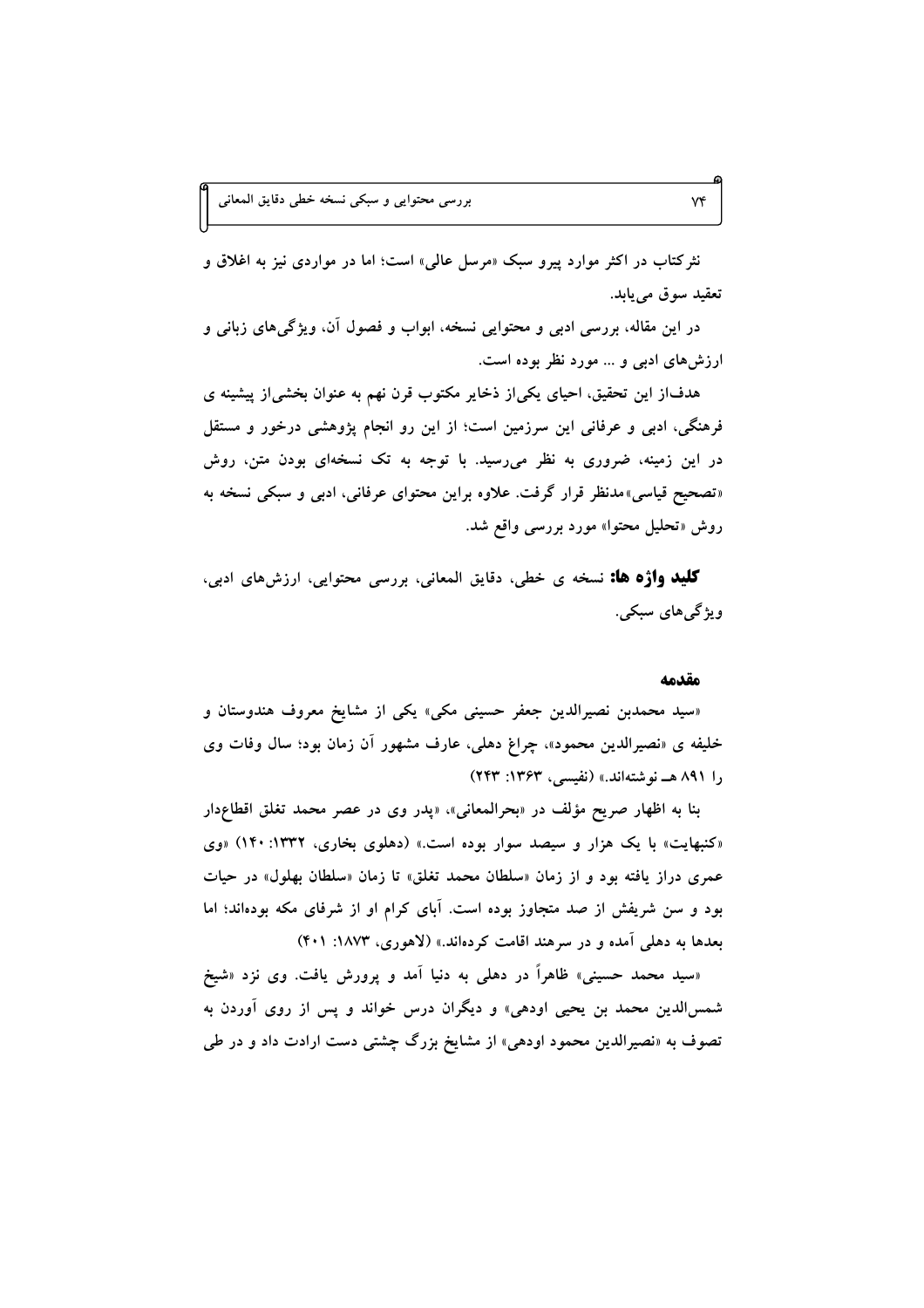فصلنامهٔ مطالعات شبه قاره

سفرهای خود مدتی را در ملازمت «شیخ قطبالدین منور» به سر برد و پس از سالها سفر در «دهلی» نشیمن گزید و با مریدان خود در گوشه و کنار به تحریر و مطالعه ی مسائل عرفانی پرداخت.» (انوشه، ۱۳۷۵، ج چهارم: ۲۲۷۸).

بر اساس آنچه وی در کتاب «بحرالمعانی» و «بحرالانساب» آورده است، «وی از دولت حقیقت و معرفت شیخ نصیرالدین محمود، شیخ اوحد سمنانی، مولانا شمسlلدین یحیی، امیرکبیر جعفر نصیر، شیخ یعقوب و شیخ نظام الحق بهرهها برده است.»(دهلوی بخاری، همان: ۱۳۸) وی در همین باره در جایی دیگر میگوید: «این بنده بر حکم اجازت پیر خود، نصیرالدین محمود، سیصد و هشتاد و دو ولی را دریافتهام و خدمت کردهام و هر یکی نعمتی در حق فقیر ارزانی داشتهاند... او در بحر المعانی آن سیصد و هشتاد بزرگ را از مشاهیر و غیر هم نام به نام با اماکن ملاقات از اقطار عالم و غرائب احوال که در سفر و حضر در خدمت ایشان دیده و یافته و مدت مکث هر یک را بیان مي كند. (لاهوري، همان: ۴۰۴)

مؤلف خود بارها به ارادت خود نسبت به پیر و مراد اصلی اش تصریح کرده است: «این بنده نبوی را از دولت پیر خود «قطب الافراد شیخ نصیرالدین محمود» قدس سره العزیز... هر یکی از مشاهده و درتسبیحات و علوم هر یکی اطلاعی است.» (حسینی مکي، ١١: ١٨) «و اين فرزند مدت نه سال در ترقي تحقيق بودم، ... از دولت «قطب الافراد نصيرالدين محمود»، پير ارادت خود و قطب الحقيقت، شيخ نجمالدين، يعني پير تربیت خود قدس الله سرهما بدین نور رسیدم و این نور را دیدم که قاعده بالایی عرش است نامحدود و نامتناهی.» (همان: ۴۸) « این بنده نبوی از دولت پیر خود «قطب الافراد شيخ محمود نصيرالدين» قدس الله سره، أنچه ميiويسم، نبشته نميiويسم و خوانده نمي خوانم و دانسته خلق را نمي گويم.»(همان: ۶۶)

وی مؤلف کتابهایی چند از جمله «بحرالمعانی» در تصوف، رسالهای در بیان اسرار روح، رساله پنج نکات و کتاب «بحرالانساب» در تاریخ خلفا و ائمه بوده است.» (نفیسی، ۱۳۶۳: ۲۴۴). به جز این، کتاب «دقایق المعانی» در عرفان و تصوف نیز، یکی از آثار مهم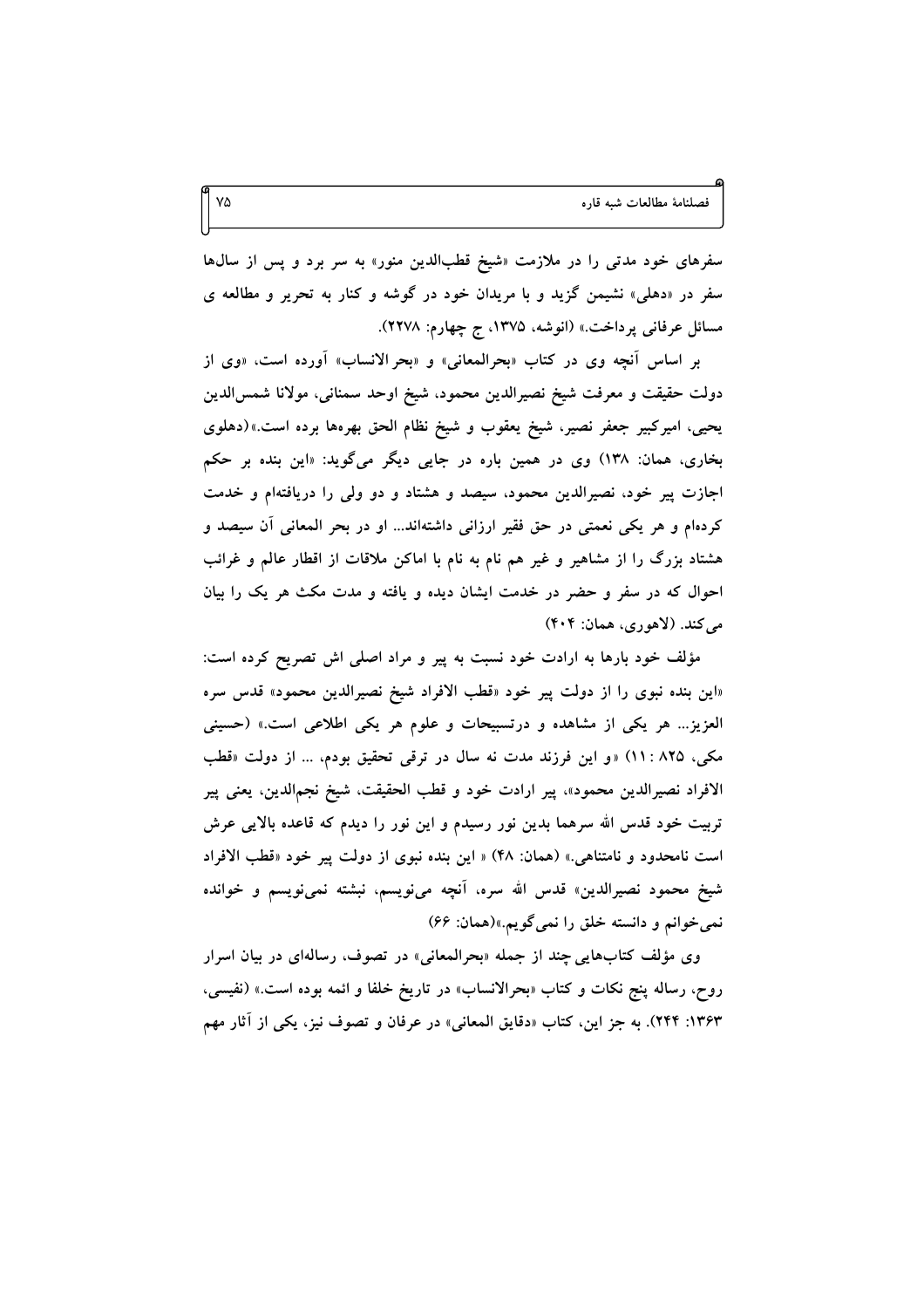بررسی محتوایی و سبکی نسخه خطی دقایق المعانی

او است.

حسینی در «بحرالمعانی» بسیاری از حقایق توحید و اسرار معرفت وعلوم قوم را بیان کرده است ً و علاوه بر آن در این اثر، ابدال، اوتاد، اقطاب، افراد و سایر رجال الله و بیان اعداد و اسامی و مراتب و اوراد و اعمار و احوال واقسام ایشان را بر نهجی تفصیل داده و تشخیص نموده است که فوق اَن متصور نیست و گفته است که: «همه را ملاقات کردهام و از هر یکی نعمتها یافتهام و مقامات همه را مشاهده کردهام. بر اساس مدعای او سی صد و پنجاه و هفت ابدال دیگراند که وی ایشان را در کوه بر سرچشمه نیل ملاقات کرده است و ایشان در کوه ساکن اند و خوردن ایشان شلم درختان و ملخ بیابان است و نیز میگوید طایفه افراد را عدد نیست، بسیارند و از چشم خلق ظاهر مستور، مگر آن که بعضی اقطاب ایشان را دانند و بینند، هرگاه که افراد کامل که مظاهر وجه تفرد علی کرم الله وجههاند، در سلوک ترقی کنند، بر قلب حضرت رسالت مرتبه یابند، بعد چون از مشارب قلبی حضرت رسالت در سلوک ترقی کنند، به قطب حقیقی رسند و از مقام قطب حقیقی به مقام معشوقی یعنی وحدت.» (حسینی مکی، بیi: ۹۵) وی در «بحرالانساب» بيان نسب اهل بيت رسالت را مدنظر قرار داده و نسبت آبا و اجداد خود را ثبت نموده است.»

البته لازم به یادآوری است که اشاره به مرتبه ی «افراد» تاکنون کمتر مسبوق به سابقه بوده است و تأویل و تفسیر مؤلف از این مرتبه نیز در دیگر آثار مشابه آن نیامده است.

حسینی مکی غالباً به کثرت دعوی شهرت یافته است تا آنجا که به گواه برخی نوشتههای خود، تا حد شطح و ترک ادب شرعی پیش میرود و تذکرهنویسان را در رد یا قبول مدعای خود به تردید وامیدارد: «... در آنچه او از احوال ظاهر و باطن خود نوشته است، عقل حیران است. (دهلوی بخاری، همان: ۱۳۷- لاهوری، همان: ۴۰۲) «... چون از دولت فرد حقیقت، شیخ نصیرالدین محمود در سلک سلوک ترقی شد و از تجلی صفات به تجلَّى ذات كه مقام فردانيت است به شرط مستورى نزول كردم، فرد حقيقت را در واقعه دیدم کهذکرخفی میگفتند، درآمدم و روی نیاز به خاک مالیدم، بر زبان مبارک راند: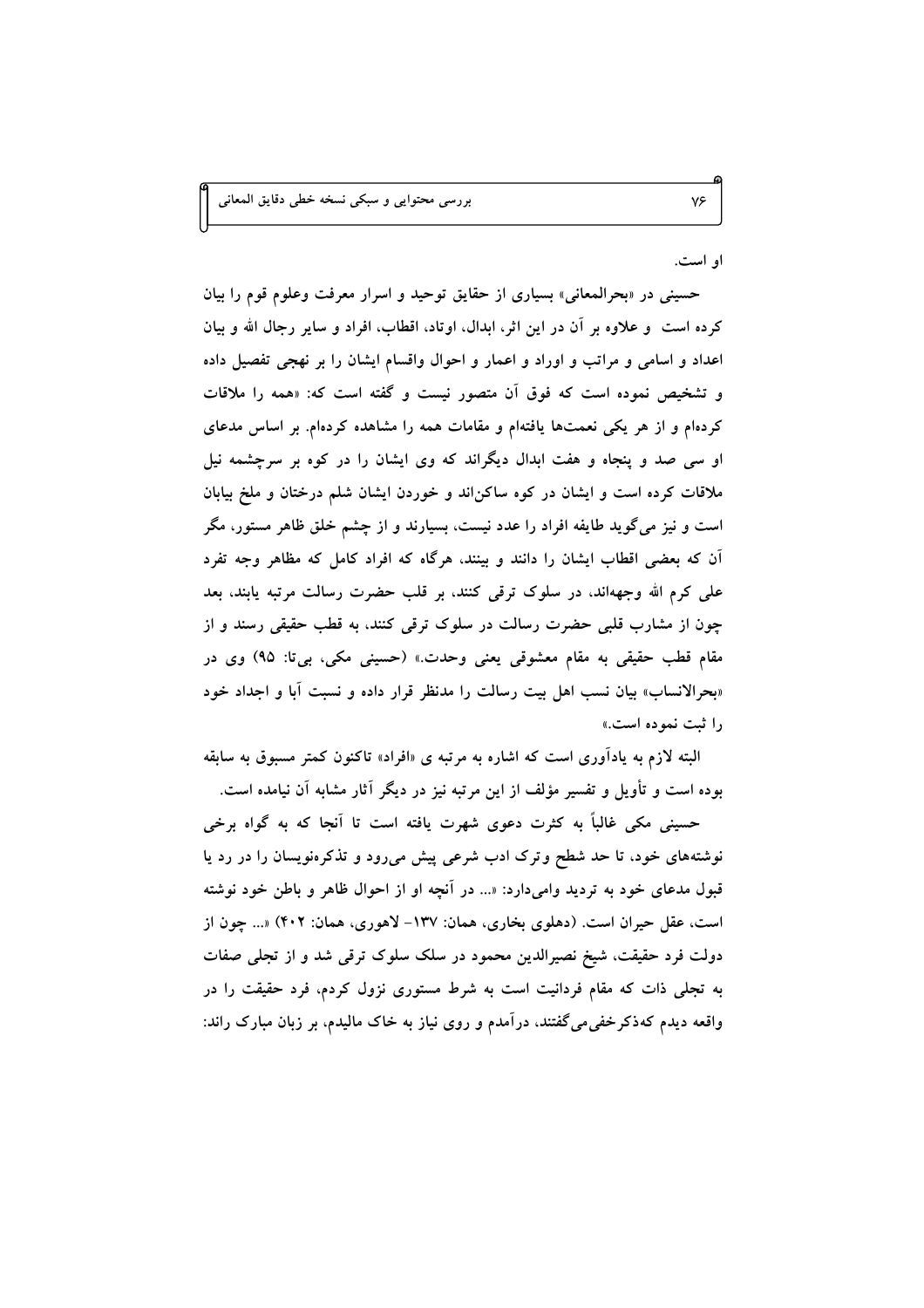فصلنامهٔ مطالعات شبه قاره

ای شهباز میدان عالم لاهوت و ای پاک آمده از عالم جبروت ًو ای باخته عالم ملکوت و ناسوت! بعد از آن میلی در دیده من کشید و فرمود: این میل از نور جمال ذات است... چون شب شد در طیر شدم از شهر ختلان در مصر رفتم و به پایبوس «شیخ اوحد سمنانی»مشرف شدم... بعده تا وقت ثلثان شب سه ختم کلام خواندم که قالب من نور شد و محیط عرش عظیم گشت و عرش عظیم در دیده ی من مقدار خردل شد؛ بعده نظر درخود کردم که همه مویهای وجود من صورت شده، هر یکی صورت را نظر میکردم. همچو صورت خویش میدیدم، بعده صورتها محو شدن گرفت، بعده نظر کردم که جميع عالمها و افلاک و انفس بلاکيفيت شدن گرفت و جميع تجليات صفات، افعال، اسما و آثار محو شدن گرفت. همچنین در طرفه العین هفتاد هزار عالم تجلیات را سیر کردم، بعد از آن کلام بیeاسطه شنیدم که فرمان شد یا عبدی! جلالی حجاب جمالی و جمالي انوار جلالي و انت مابين الجلال و الجمال، بعد از كلام به تجلي ذات مشرف شدم که کیفیت آن به مشاهده تعلق دارد...بعدازاین مدت باز به هر طرف که نظر می کنم، نور می بینم که به این فقیر متصل است واین صورت افاقیه مقام فردانیت است.» (حسینی مکی، بی تا: ۷۳)

وی در بخش دیگری از این کتاب میiویسد: «روز پنجشنبه ۲۷ ماه محرم، مکتوب سی و ششم را مینوشتم که... فهم در حالی دیگر درآمد، آنگاه سربر زانو نهادم، حضرت رسالت را علیهالسلام دیدم... ایشان به لفظ فارسی فرمودند که: ای فرزند مست حضرت لم يزل و لايزال «بحرالمعاني» را بيار... في الحال ببردم... حضرت رسالت به سرعت نبوت تمام بخواند و به لفظ فارسی فرمودند که : ای یاران! این مصنف بحر المعانی مردی است که جمیع کلام مجید را معانی حقیقت بیان کند و اگر علم روی زمین همه شسته شود و یک ورق نمانده باشد و این شخص قلم بر دست گیرد، همه علم را از بر بنويسد... بعده بحر المعاني را بر دست حضرت على (ع) دادند، ايشان بعد از مطالعه بر دست خواجه حسن بصرى دادند، همچنين جميع مشايخ سلسله تا قطب العالم شيخ نصير الدين محمود.» (همان: ٢٠١)

**YY**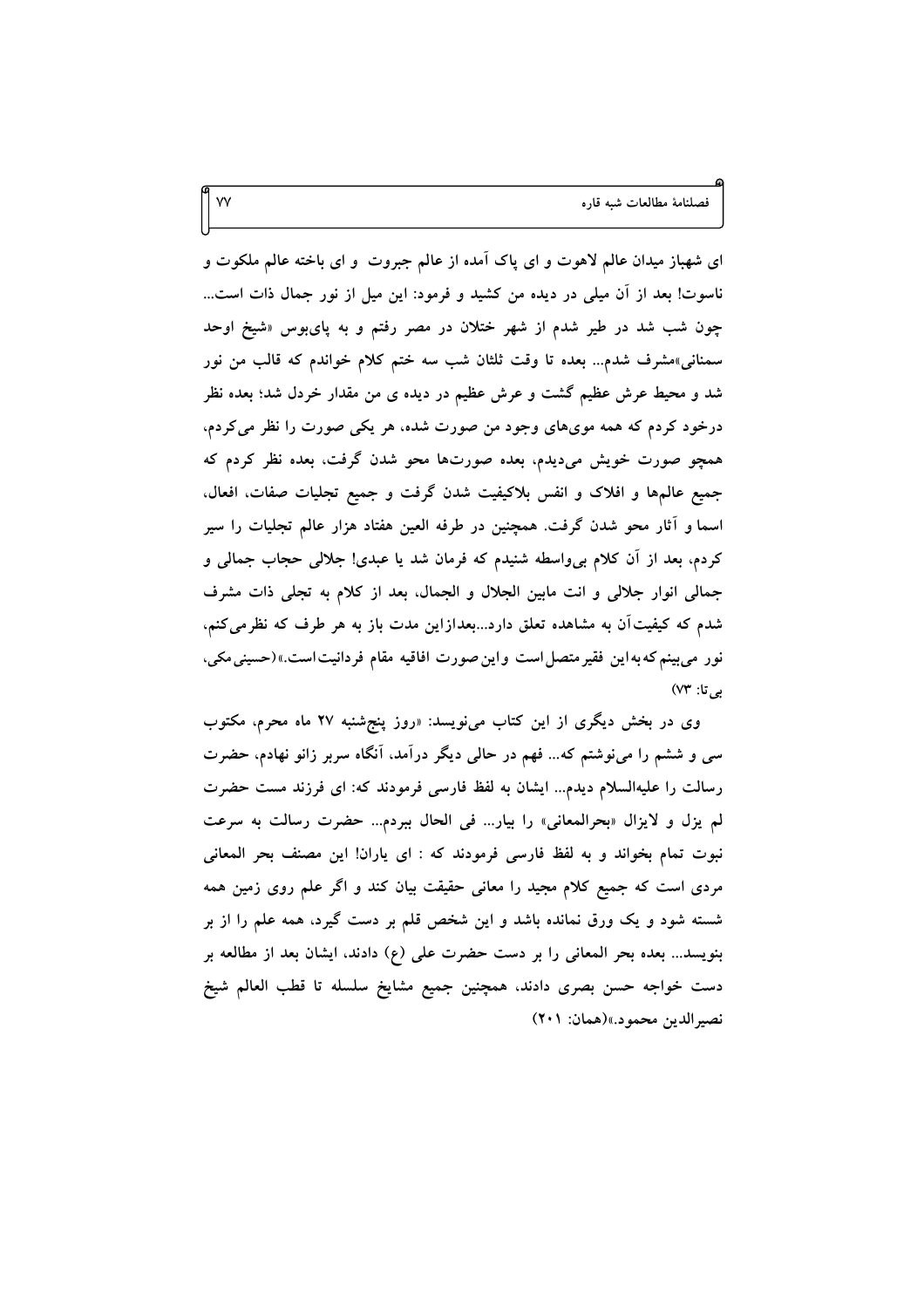دربارهی پیشینهی پژوهش، ذکراین نکته ضروریاست کهعلی رغمهطالب درخور نسخه، به شهادت صفحه تملک مبنی بر اهمیت واصالت متن و احتوای آن بر مطالب عالیه ی عرفان و تصوف، این نسخه تاکنون مورد تصحیح و تحقیق قرار نگرفته است.

## جایگاه سلسله ی چشتیه در شبه قاره و برخی از آداب و تعالیم آن

گفتنی است که «چشتیه» سلسلهای معروف از صوفیان مسلمان شبه قاره، منسوب به چشت هستند. این سلسله دنباله ی سلسله «ادهمیه»، منسوب به ابراهیم بن ادهم است که در زمان «ابواسحق شامی» (از مشایخ بزرگ صوفیه در اواخر سده سوم و اوایل سده چهارم) به «چشتیه» معروف شد. بنابر روایتی، شجره ی این سلسله به حضرت علی علیه-السلام میرسد. پیروان این سلسله، حنفی مذهباند؛ با این حال ارادتشان به ائمه ی شیعه درخور توجه است.

شکل گیری این سلسله در چشت از قرن چهارم صورت گرفت و تا قرن هفتم ادامه یافت و از قرن ششم به تدریج از ناحیه هرات و خراسان بزرگ به شبه قاره گسترش پیدا کرد. مؤسس و مروج سلسله ی «چشیه» درهند. «خواجه معینالدین» بود.

در قرن هفتم، پس از«اجمیر»، «ناگور» (ناحیهای در راجستان هند) و «دهلی» از مراکز مهم تصوف «چشتی» شدند. پس از قطبالدین بختیار، شیخ بدرالدین و شیخ فریدالدین گنج شکر در اجودهن در پاکستان، خواجه نظامالدین اولیا و دو خلیفه وی (شیخ سراج الدين و برهانالدين غريب) در بنگال ودكن، شيخ نصيرالدين محمود، معروف به چراغ دهلی در دهلی و سید محمد گیسو دراز و اخلاف وی در نواحی دکن، سبب گسترش سلسله ی چشتیه در سرزمین هند و نیز ترویج زبان فارسی شدند. افزون بر این، سهم مشایخ چشتیه در ترویج اسلام درشبه قاره، درخور توجه و اهمیت بسیار است. این سلسله در اواخر قرن هفتم و اوایل قرن هشتم، در دوره ی نصیرالدین، چراغ دهلی، به اوج معنوی خود رسید و با مرگ وی، این اعتلا رو به انحطاط و زوال نهاد.

**VV**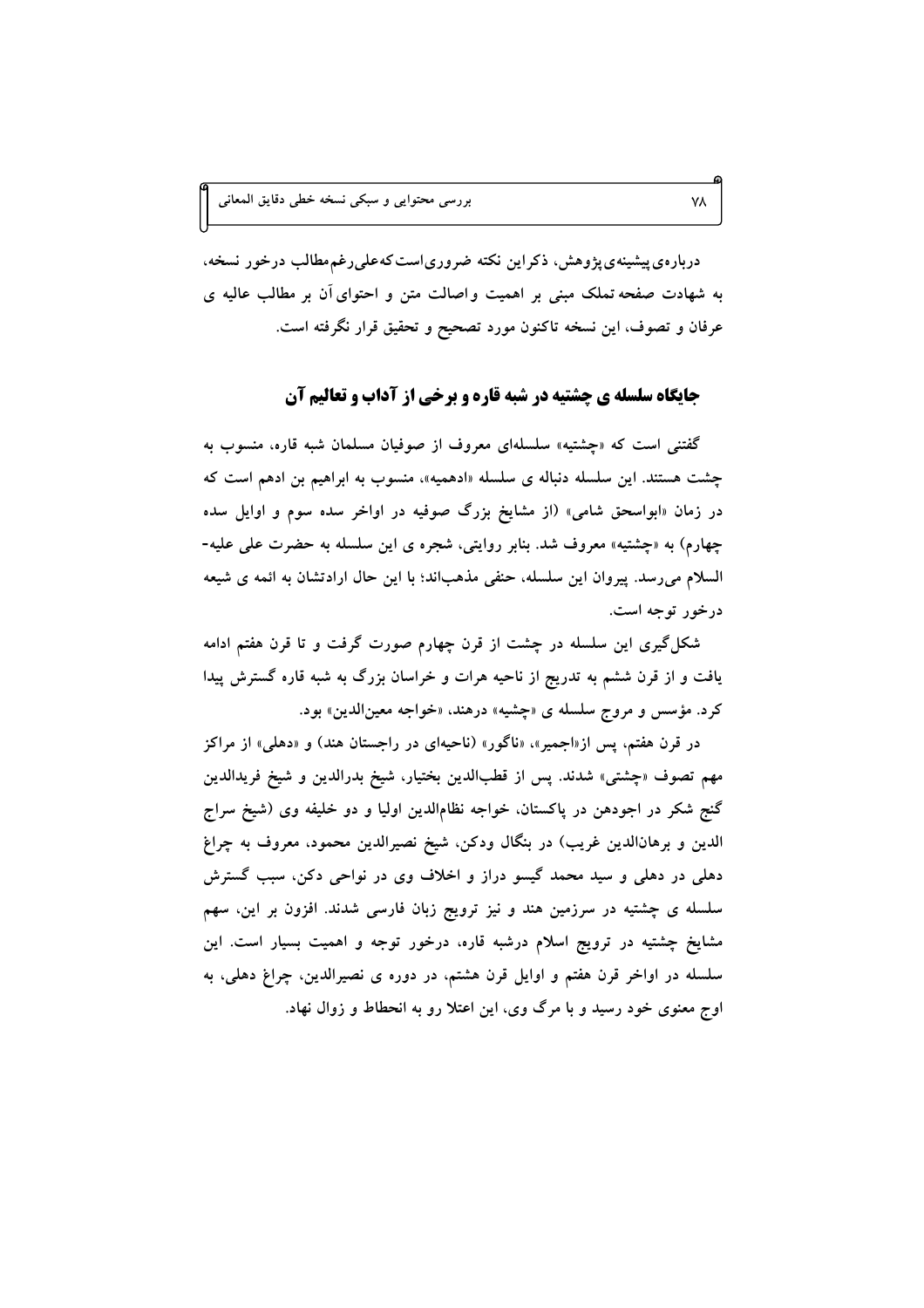### آداب و تعلیمات چشتیه

### ساده بودن رابطه ی مرید و مراد:

تا اَنجا که برخی از گروه ها معتقد به بیعت غیابی با مرشد و پیر بودند. طبق اَداب چشتیه، مرید درجاتی دارد: مرید سالک که راه معرفت را بدون وقفه طی کند. اگروقفهای در این راه ایجاد شود، وی را مرید واقف می خوانند و چنان چه این وقفه را با توبه همراه نسازد و بر آن استمرار کند، به او مرید راجع میگویند.

### خرقهيوشي

تا زمان شیخ نصیرالدین، چراغ دهلی، آداب خرقه پوشی بسیار مهم بود و سعی می شد خرقه را که میراث مقدس خواجگان چشت بود، به جوانان ندهند و از خرقه بازی به شدت جلوگیری می شد. برای خرقه، اصلی الهی قائل بودند و منشأ آن را به شب معراج میرساندند که پیامبر(ص) خرقه ی فقر را از خدا دریافت کرد و سپس آن را که امانت و سرّ الهی بود، به علی (ع) پوشاند. در این سلسله «خرقه ی ارادت» از همه معتبرتر بود و به آن خرقه ی خلافت رحمانی میگفتند. گاهی هم پیر به مرید بر اثر اجتهاد و عمل نیک او، خرقه میداد که آن را خرقه ی اجتهاد مینامیدند.

### ذک

در این سلسله، شریعت مقدم بر طریقت است و نه تنها مریدان، بلکه مرشد هم باید تمام واجبات و فرایض دینی و حتی مستحبات شرعی را با دقت به جا آورد. افزون بر این، مرید باید طبق دستور مرشد، اذکار و اوراد ویژهای را در اوقات خاص، به صورت خفی یا جلی بر زبان جاری سازد. این اوراد از شیخی به شیخ دیگر و از مریدی به مرید دیگر متفاوت است.

v٩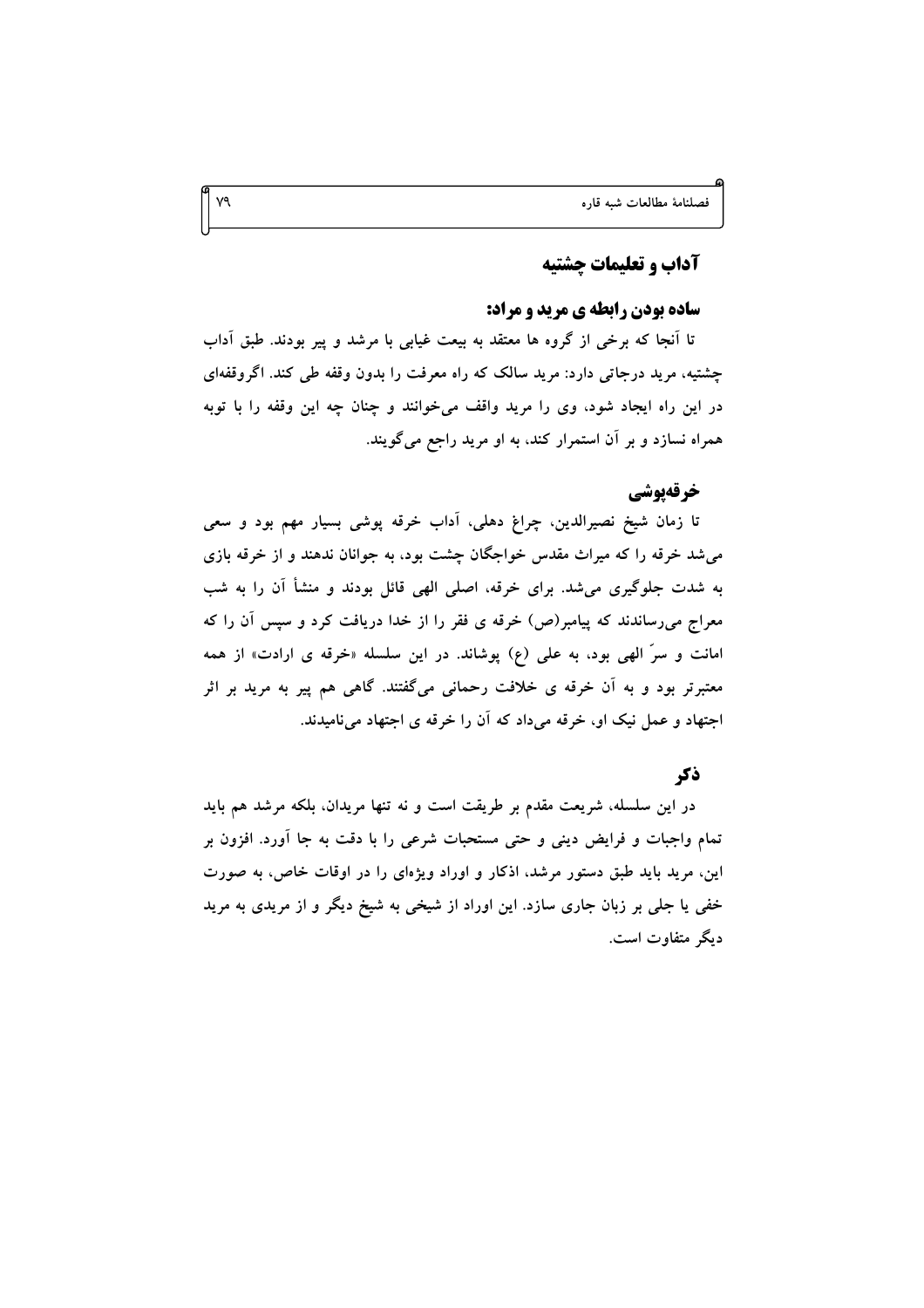بررسی محتوایی و سبکی نسخه خطی دقایق المعانی



مراقبه

مراقبه که بعد از مجاهده است، خود مقدمهای برای مشاهده ومکاشفه است. برای مراقبه سی و شش نوع برشمردهاند؛ از جمله مراقبه ی حضور، مراقبه ی قلبی و مراقبه ی قربت. بعضی از انواع مراقبه در این سلسله بی شباهت به برخی از اعمال مرتاضان هندی نیست. از نظر بعضی پیران این سلسله، مراقبه از ذکر مهمتر است؛ زیرا ذکر، کار زبان است؛ اما مراقبه عمل دل و درون.

#### سماع

از آداب بسیار متداول این سلسله و سنّت پیران چشیه، سماع است که در هند به سبب شرایط مساعد آنجا، رشد بیشتری پیدا کرد و یکی از اصول مهم تعلیمات و آداب این سلسله شد. اکثر مجالس سماع و قوالی این سلسله با ولیمه همراه است.

یکی از عوامل گسترش زبان فارسی در شبه قاره، سلسله ی چشتیه و آثار متعدد آن است. این آثار به چندبخش تقسیم میشود: ملفوظات (سخنان مشایخ)، مکتوبات(نامههای مشایخ)، تألیفات درباره آداب و اعمال عرفانی، تذکرهها و شرح احوال مشایخ وآثار منظوم. (آریا، ۱۳۶۵: ۱۲۶ و ۱۲۷– جامی، ۱۳۸۲: ۵۹– انوری، ۱۳۸۷: ج اول: ۵۷۴– فروهر، ١٣٨٧: ٣٥٠).

 $\lambda$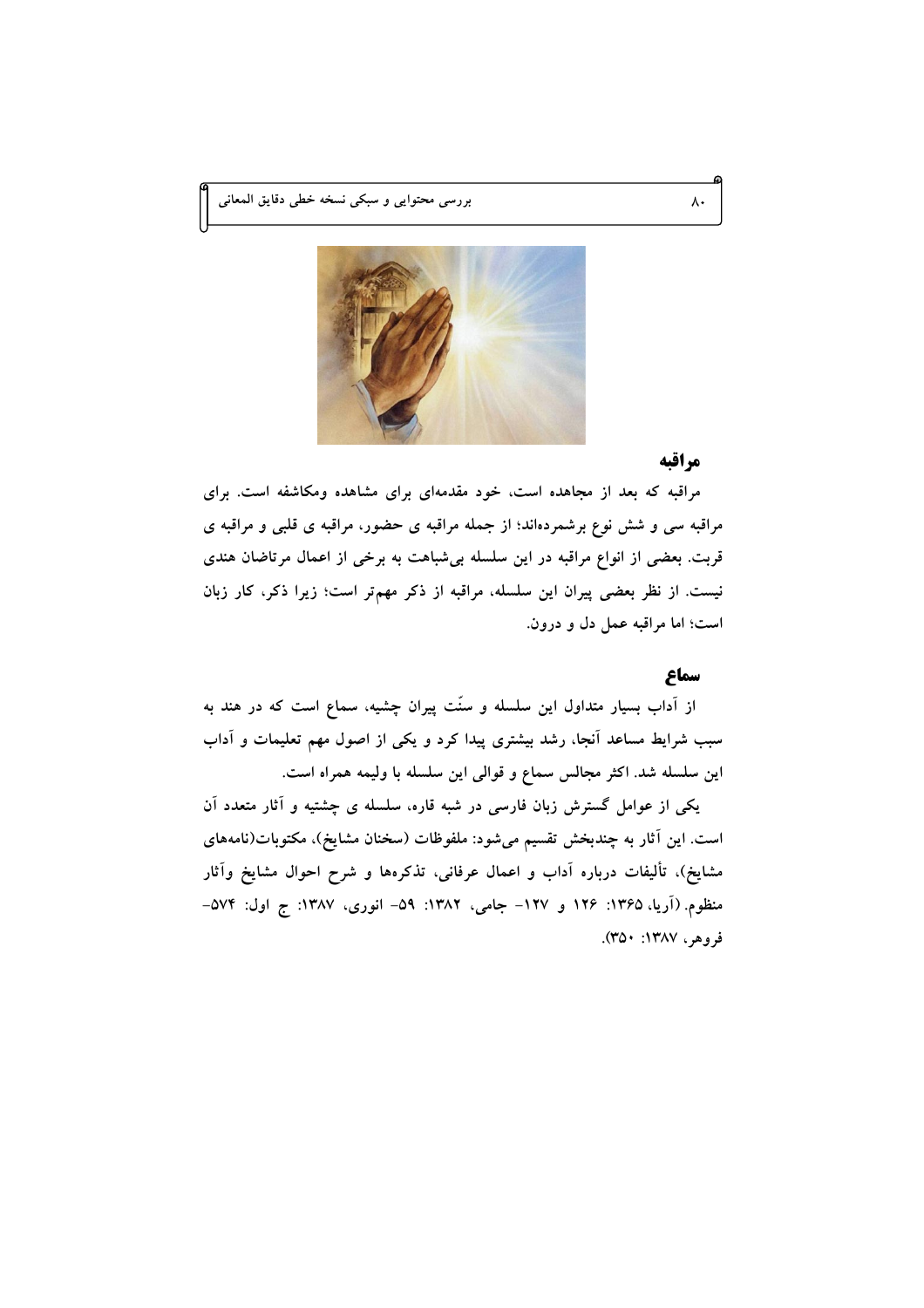### محتواي كلى نسخه دقايق المعاني

«دقايق المعاني» مفصل ترين كتاب «سيد محمد حسيني مكي» است كه در سال ٨٢٥ هــ . ق و در مجموعهای بالغ بر ۲۷۵ صفحه و مشتمل بر یک مقدمه و ۴۶ مکتوب نسبتاً مستقل به رشته تحریر درآمده است. آنچه از فحوای متون مربوط به مؤلف برمیآید، این کتاب مدتها پس از تألیف دیگر آثار او نوشته شده است: «... وی سخن را مستانه میگوید و به دو کتاب دیگر یکی «دقایق المعانی» و دیگر «حقایق المعانی» نیز وعده می کند، خدا داند آن ها نیز تصنیف یافتهاند یا نی...» (دهلوی بخاری، ۱۳۳۲: ۱۳۶) «... پس شکر نعمت بی نهایت بگذار و همت عالی را بدان دار تا «دقایق المعانی» نیز برای تو در قلم آرم...»(حسینی مکی: بیتا: ۲۴۷) « ای محبوب این فقیر را منتظر دانی برای اجازت حضرت رسالت عليهالسلام در نوشتن و آغاز كردن دقايق المعانى … اميد تمام دارم که اجازتم خواهد شد.» (لاهوری، ۱۸۷۳: ۴۰۴) این کتاب یکی از متون مهم عرفانی است که مؤلف آن را در قالب ۴۶ نامه به یکی از مریدان خود نوشته است.

کتاب با مقدمهای ادیبانه و موجز یی افکنده می شود و با ذکر ابیاتی در وصف قریحه و ڄايگاه عرفاني مؤلف خاتمه مي يابد:

«هست كليد در گنــــج حكيــــم بســــم الله الرحمــــن الرحيــم

ربِّ يسِّر و تمَّم بالخير. الحمدلله رب العالمين الذي خلق الخلايق بقدرته و خلق الانسان بمحبته على صورته.

کش نبینـــد جـــز بدان مرآت او هست انسان مصحــــف ذرات او سایه ی خورشید پنهان آمده است نقش نقاشی بــه انسان آمده اســت و الصلوة والسلام على حبيبه الكريم و رسوله العظيم محمد عترته عليهم السلام... کز فـــــروغ طلعت او خیره گشته آفتاب خواجه عالم رسول الله روشن طالعي صبح از رویش دو تاکرده قبای آسمان شبززلفش یارهکرده جامههای ماهتاب» (حسینی مکی، ۸۲۵ : ۱) مؤلف در ادامه وجوه و دلایل اصلی تحریر نسخه را بیان می کند و به دنبال آن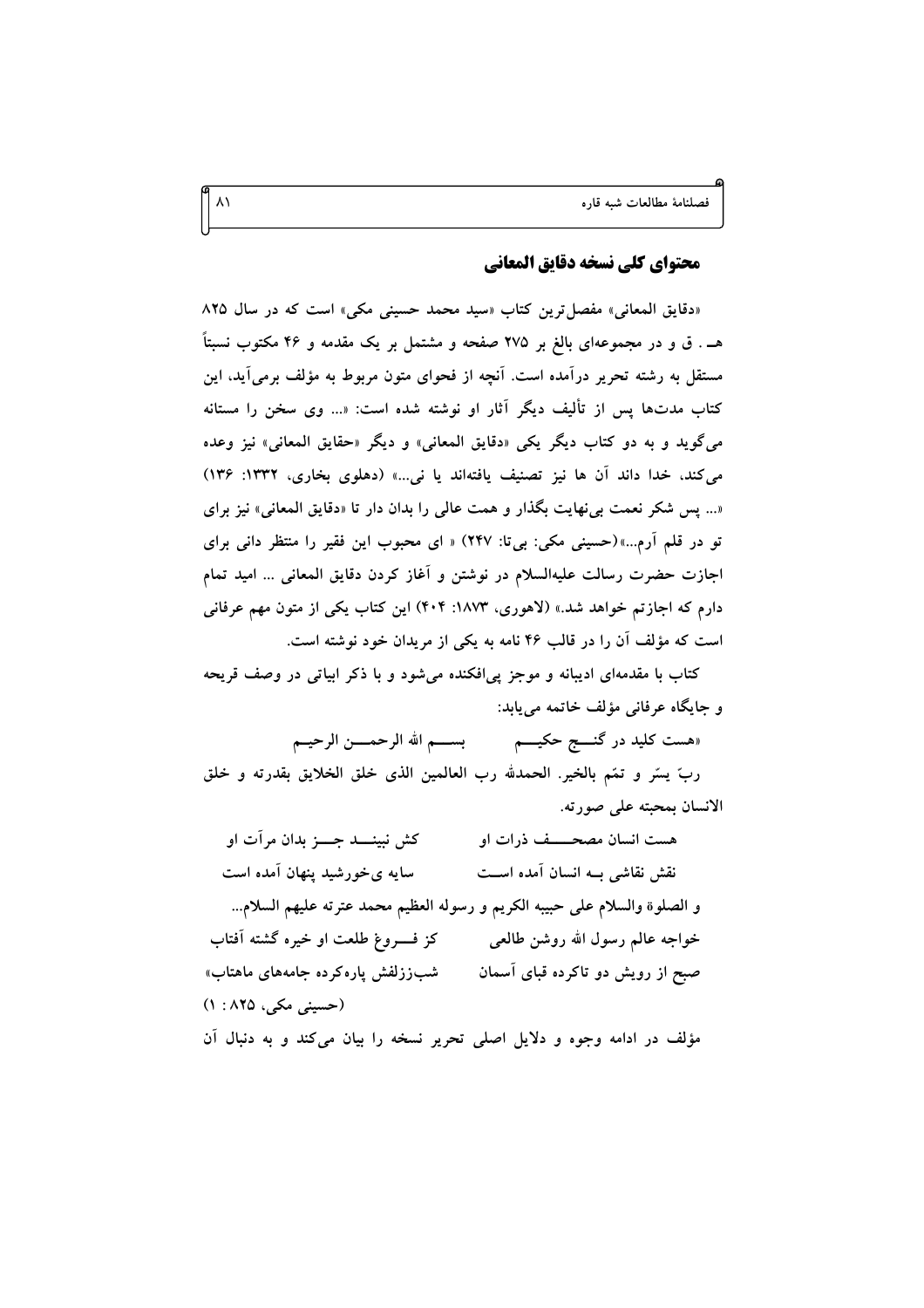بررسی محتوایی و سبکی نسخه خطی دقایق المعانی

میگوید: «و نام این کتاب به فضل ربانی «دقایق المعانی» گذاشتم. نظم کلک هر عارف روان در سایه ی صمصام من ذوالفقــــاری هست پنهان حیدر کـــرار را گفت الهامم که بر محمود شیخن کسن عطـــــا تا کنــــد تعبیر مستی از من میخــــوار را چون محمد مست گشت از جام وحدت از ازل مست گـــر دانداز آن،ــــی زمره ی احرار را (همان: ۲)

هر یک از نامهها با خطاب: «فرزند عزیز ملک محمود شیخن دام رشده، سلام و دعا از بنده نبوی محمد جعفر الحسینی مطالعه نمایند…» آغاز می شود و با ذکر عنوان مکتوب و توضیح و تفسیر آن ادامه می،یابد. و در پایان هر مکتوب، ذکر تاریخ اتمام هر نامه به تفصيل أورده مي شود؛ از أن جمله است تاريخ اتمام مكتوب نخستين...: في العاشر من رجب رحب قدره سنهٔ خمس و عشرین و ثمان مائه (۸۲۵)»(همان: ۱۲) تاریخ تقریبی خاتمه ی مکتوب پایانی: از آنجا که نسخه فاقد صفحات ۲۷۵– ۲۷۹ است، لذا تعیین تاريخ دقيق اتمام اين مكتوب ناممكن است؛ اما با توجه به زمان خاتمه مكتوب چهل و پنجم در تاريخ «الثاني عشر من ربيع الاول سنهٔ سبع و عشرين و ثمان مائه (٨٢٧)» می توان تاریخ تقریبی اتمام این مکتوب را تعیین نمود.

اهم عناوین این مکتوبات عبارت است از:علم بدایت و نهایت، عالم صغیر و کبیر، توحید، حادث و قدیم، وحدت، مشیت و قضا و قدر، قدرت حق، حقیقت و ماهیت ايمان. توحيد محضٌ، اسرار كلام الله، رؤيت الله، مقام ولايت ولي، اسرار نور، وصول الى الله، اسرار عشق، في الاسرار و...

«محمدمکی» خود درباره ی این کتاب میiویسد: «بر اساس أنچه از روی حق الیقین و حقيقت المبين از ارشاد جدم و ... به وجه ارث يافتهام، قلم را در كار مى دارم... اما بدین ترتیب و بدین تحقیق کس تا این زمان و وقت، قلمی نرانده است... و اگر در نسخ

 $\lambda$ ٢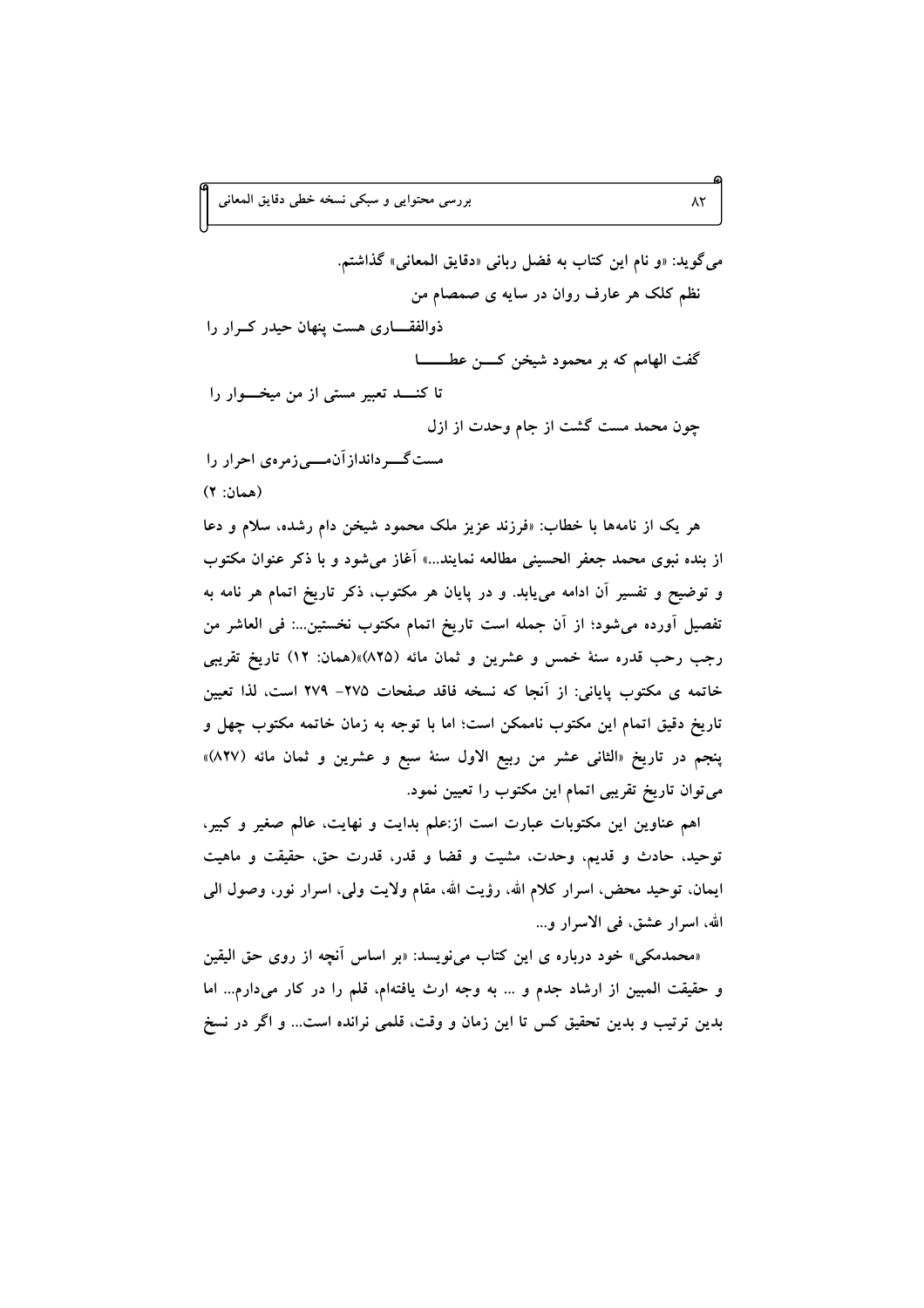اهل کتاب و اهل عرفان از «امام غزال<sub>ی</sub> و عین القضات» و امثال ایشان… تفحص شاف<sub>ی</sub> كنند... حرفي از اين كلماتم نخواهند يافت...» (همان: ٩) به ظاهر اين عبارات اغراق گونه مینماید؛ اما واقعیت اَن است که ویژگی مهم دقایق المعانی و یکی از وجوه تمایز و ابداع آن در این امر خلاصه میشود که مؤلف به ندرت از دیگر عرفا و صوفیان مطلبی را به صورت نقل به مضمون می[ورد تا اَنجا که اکثر مطالب کتاب به دریافتها و استنباطهای شخصی نویسنده اختصاص مییابد؛ خود او در این باره میگوید: «... و اما از اینکه از کلمات عارفان وعبارات سالکان اهل طامات محترز گشتم معذورم داری...» (همان: ۲) وي در جايي ديگر گفته است:

| کس نگفت از صدر و ازدهلیز گفت  | هر یکی سرٌی از اَن حضرت بگفت         |
|-------------------------------|--------------------------------------|
| تو به گوش سر شنو در گــوش جان | من بگفتم نکته از صـــــدرش بـــــدان |
| سوی اَن حضرت معیت شد درست     | چون که دانستی تو اَن راز نخســت      |
| (همان: ۱۳)                    |                                      |

بر اساس متن اصلی کتاب، دلیل اصلی تحریر نسخه این بوده است که:«اما بعد فیقول عبدالنبي محمدجعفر الحسيني المكي بصر بعيوب نفسه و جعل يومه خيراً من امسه في ليلة السبة الثاني من رجب سنة خمس و عشرين و ثمان مائه رأيت النبي عليه الصلوة و السلام في المنام فقال عليه الصلوة والسلام لي يا ولدى اكتب اسرار صمدى جلت ذاته ثم قلت الحمدلله رب العالمين … چون اين بنده نبوي را در مقام ارشاد از حضرت جدم النبي عليه الصلوة و السلام شد كه اي فرزند! نكات اسرار معاني، طومار سبع المثاني در كتاب «دقايق المعانى» به التماس فرزند عزيز ملك محمود شيخن دام رشده بنويس؛ اين بنده نبوی را علوم دقایق المعانی که استعداد نود و پنج ساله بود، در این کتاب بر حوصله مستمعان در قلم آوردم تا فایده مائدهای مر اهل عرفان را نصیب تحقیق گردد…» (همان: ۱ و۲)

در این کتاب برداشتهای خاص مؤلف در زمینه ی تفسیر و تأویل عرفانی برخی از احادیث و آیات و شرح مباحث کلامی به چشم میآید؛ از آن جمله است: «ان الله تعال<sub>ی</sub>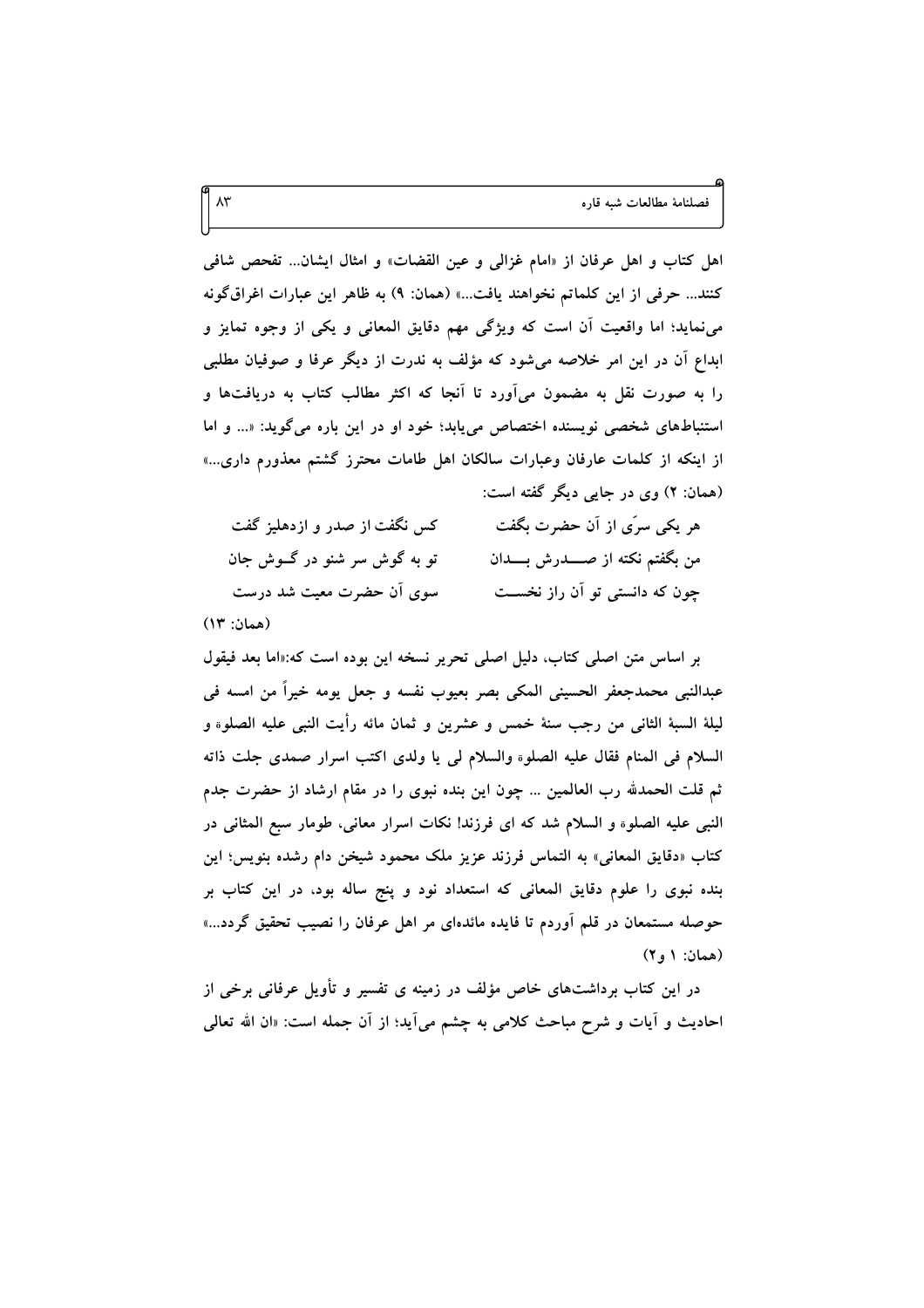خلق الارواح قبل الاجساد الف الف سنهٔ. نکته این بنده نبوی آن است که از این ارواح، نور اول مراد است که محیط جمیع عالمهای اجسام است از عرشی تا فرشی... عبارت خلقت ارواح، اشارت و استعارت آن نور است و کل ارواح شعور نور اولاند.»(همان: ۴)

«... اما این اسما و صفات، نود و نه نام و هزار و یک نام و صدوبیست و چهار هزار نام که جمیع مخلوقات از آدمیان، فرشتگان، جنیان، حیوانات، اشجار و جمله کواکب و افلاک، عرش و کرسی و مکان این ها می خوانند، برای فهوم و عقول خلایق عبارتی شده است.»(همان:۵)

«... اما صفت واحد است و آن نور است که آن را «نور اول» نامند که این صفت نور مصدر كل مخلوقات و موجودات است.» (همان: ۶)

مؤلَّفدر بِخشَّى ديگر از كتابٍ، ضمن تأويل و تفسير عرفاني سوره ي «فاتحة الكتاب» میگوید: «بدان که آنچه به جمیع قرآن بیان حمد خدای تعالی است، این همه در تحت الحمداست؛ و آنچه به جمیع قرآن اسما و ذات و صفات خداوند تعالی است، این همه در تحت لله رب است؛ و آنچه به جمیع قرآن بیان کل مخلوقات و موجودات است، این همه در تحت العالمین است؛ و آنچه به جمیع قرآن بیان رحمت و روزی دادن است، این همه در تحت الرحمناست؛ و آنچه به جمیع قرآن، ذکر و عفو و مغفرت است، این همه در تحت الرحیماست؛ و آنچه به جمیع قرآن ذکر نامهای قیامت و هول و حساب است، این همه در تحت مالک یوم الدیناست؛ و اَنچه به جمیع قراَن بیان عبادت و گزاردن امر و حذر از نهی است، این همه در تحت کلمه ایاک نعبد است؛ و… بیان استعانت و توفیق و نصرت بر طاعت خواستن…. در تحت کلمه و ایاک نستعین است؛ و آنچه به جمیع قرآن بيان هدايت خواستن است، اين همه در تحت كلمه اهدنا الصراط المستقيماست؛ و آنچه … صفت پیغمبران و صدیقان است، این همه در تحت کلمه صراط الذین انعمت علیهماست؛ و أنچه … ذکر مشرکان و جهودان و ترسایان و انواع مملکت اهل کفراست، این همه در تحت کلمه غیرالمغضوب است؛ و آنچه …ذکر مبتدعان و هواپرستان است. این همه در تحت کلمه علیهم و لاالضالیناند، هم به این معنی خواندن «فاتحه» خواندن

 $\lambda$ ۴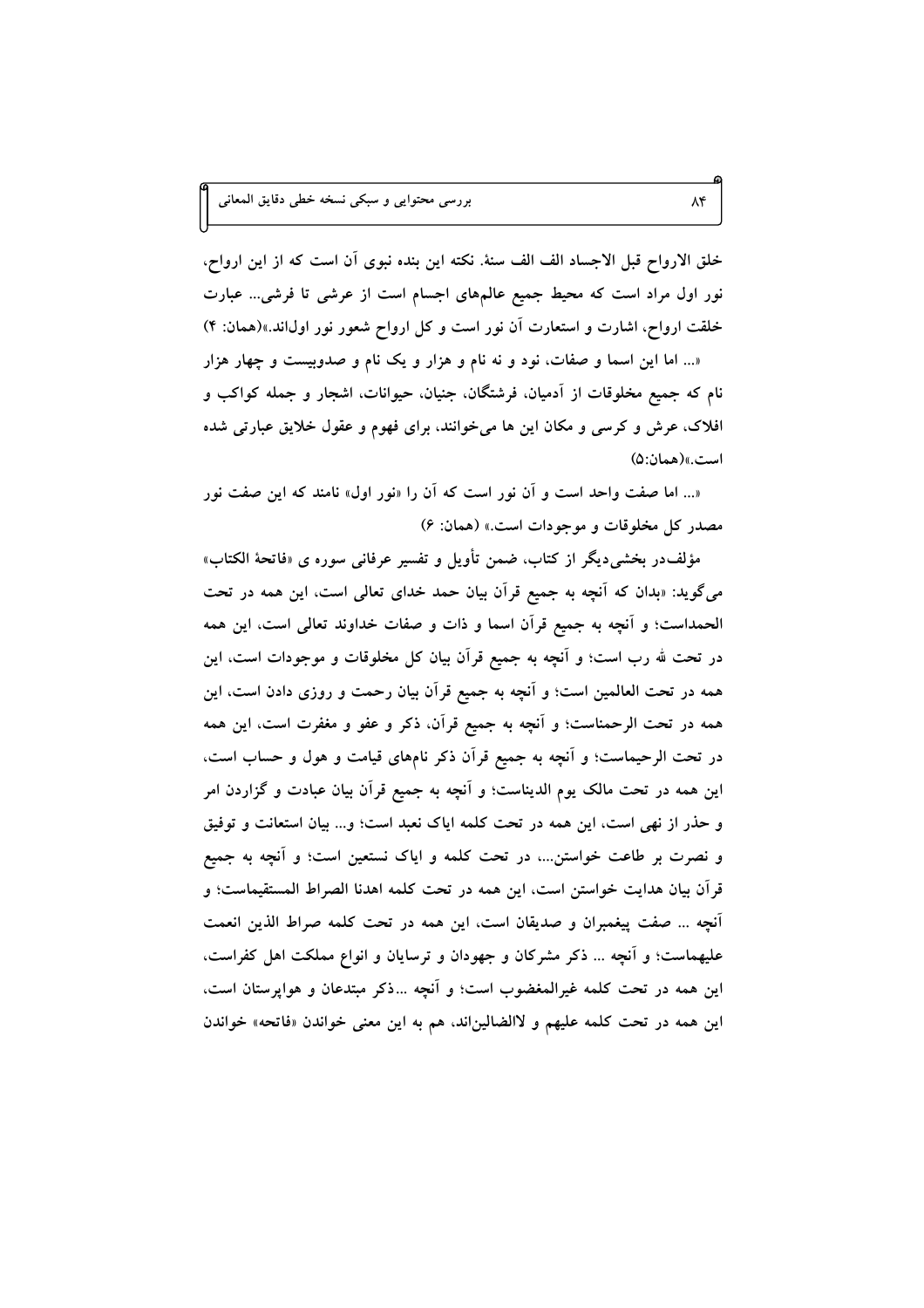تمام قرآن است.»( همان: ١١۴)

متن کتاب، نثر آمیخته با نظم است. به جز این پیوند خاطر مؤلف با قرآن کریم، احادیث و مأثورات، ذهن و قلم او را تحت تأثیر زبان عربی قرار داده است.

یکی از ویژگیهایی کهاین نسخهرا ازآثاری از این دست متمایز میسازد، بزرگنمایی و تفاخر مؤلف به برآیندهای ذهنی و معنوی اوست: «... اما به واسطه آن فرزند و مریدان برخوردار، بر حوصله ی اهل عرفان کودکانه در قلم آوردهایم؛ اما در عالمها بگردی یک نقطه از این کودکانه نشنوی.

| کسی نظیر این گهر اندر خزینه ی بلغـــا  | زدور آدم تـــا ايــــــن زمــــان نيـــافت |
|----------------------------------------|--------------------------------------------|
| بر مـريد مـــرده خوانم اندر اندازد كفن | آنچــــه میآیــد زسرم این زمانم در دهن     |
| وأنگهان از خمکده زان ساقیان ذوالممنن   | خود مریدما نمیرد آبحیوانخورده است          |
| (همان:٣٢)                              |                                            |

این مکتوب نبوی محققانه است، رجال الله پابند که از این مکتوبات هرگاه که اصطلاحات اصطلاح کلماتم را مدرک شده باشند.»( همان: ۴۲)

### **چند نکته درباره ی این نسخه**

تنها نسخه ی موجود از این اثر در ایران با شماره ۸۵۳۲ در کتابخانه ی مجلس شورای اسلامی نگهداری میشود. این نسخه در تاریخ ۱۳۰۳هـ .ق در کشور هند و به وسیله ی«میرحسن علی» در ۲۷۵ صفحه و با قطع رحلی کتابت شده است.

کتابت نسخه با دقت کامل انجام شده و نشان میدهد که کاتب، نسخه ی قدیمیتر دقیقی را در اختیار داشته است. این نسخه ی قدیمی به احتمال قریب به یقین در یکی از کتابخانههای شبه قاره نگهداری میشود.

در صفحه ی نخست این نسخه در محل یادداشت تملک به عبارات زیر برمیخوریم: «دقايق المعاني، تأليف مولانا العارف محمد جعفر الحسيني المكي در سنه ٨٢٥ هجرى قمری، حاوی مطالب عالیه عرفان و تصوف که طی ۴۶ مکتوب به عنوان «ملک محمود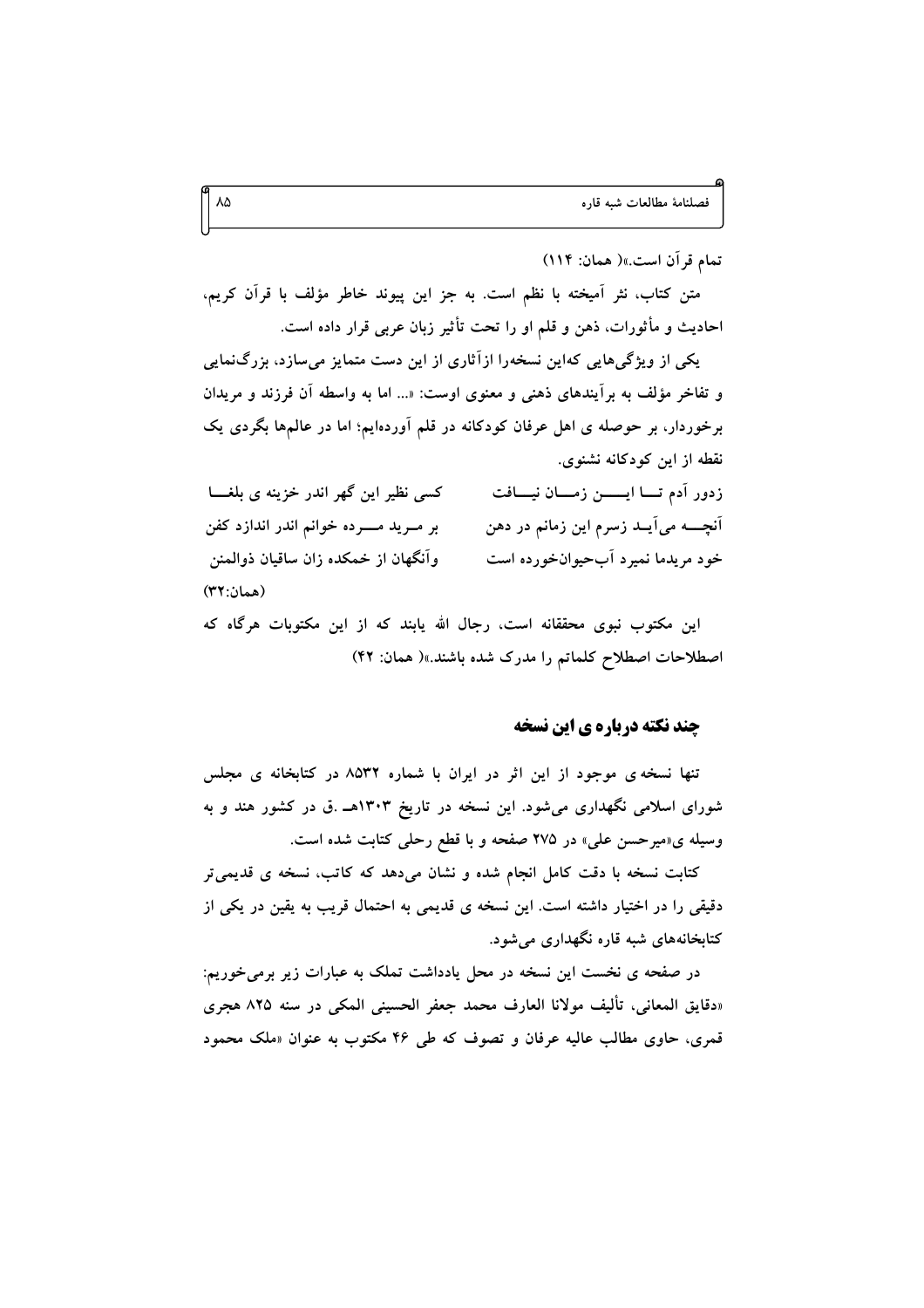بررسی محتوایی و سبکی نسخه خطی دقایق المعانی

شیخن» نگاشته شده و تاریخ تحریر آن جمادی الثانی سنه ۱۳۰۳، در ۲۷۵ صفحه و پنج هزار و دویست و بیست سطر کتابت است.»

بیشتر صفحات نسخه جز صفحه ی یادداشت تملک و برخی از صفحات کتاب به خط نستعلیق خوانا کتابت شده، البته آیات و روایات در اکثر موارد جهت تمییز و تشخیص با خطی متمایز تحریر شده است.

در انجامه صفحه ی اَخر عبارات زیر دیده میشود: «الحمدلله رب العالمین علی اتمام دقايق المعاني و الصلوة و السلام على محمد سيد المرسلين و خاتم النبيين و على وصيه و هو خير الوصيين اعني على المرتضى عليه السلام و الهما الطيبين الطاهرين و على اصحابهما اجمعين تحت روز جمعه ١٢ جمادي الثاني ١٣٠٣.

هر که خواند وفا طمع دارم زان کـــــه مـــــن بنده ی گنهکارم (حسینی مکی: همان: ۲۸۰)

## **برخی از نکات برجسته و عرفانی متن**

«عرفان و تصوف» و تجارب روحانی ناشی از آن به عنوان حادثهای شگرف در حیات معنوی آدمی، به دلیل تعالی و تقدس خاص خود به هنگام انعکاس در زبان روایت و بازگویی، تناقضآمیز مینماید؛ دلیل این امر آن است که این تجارب ناب روحانی «در لحظه حضور حیرت و اتحاد آگاهی و ناآگاهی و غیبت آگاهی در هجوم روی در حضور ناآگاهی صورت واقع می،پابند.» (پورنامداریان،۱۳۸۶:۳) زیرا این تجارب گونهای از «همراهی دل]گاهی و دیدار با من شخصی خویش است که نه عقل را از آن خبر است و نه حس را بدان راه است (همان: ١٩) از این رو این گونه تجارب به دلیل آن که به هنگام بیان و تحریر از طریق نمادها و نشانههایی که تفکر، تحول و تحیر آدمی را برمیانگیزد، بازگو میشود، به تخیلی رها از سلطه و نظارت تعقل و خردگرایی می انجامد.

یکی از راه های انتقال تجارب عرفانی به غیر، شرح و تبیین آن در قالب «اصطلاحات و تعابیر عرفانی» است که علیرغم تعاریف متفاوت آن در متون گوناگون، در نهایت به

 $\lambda$ ۶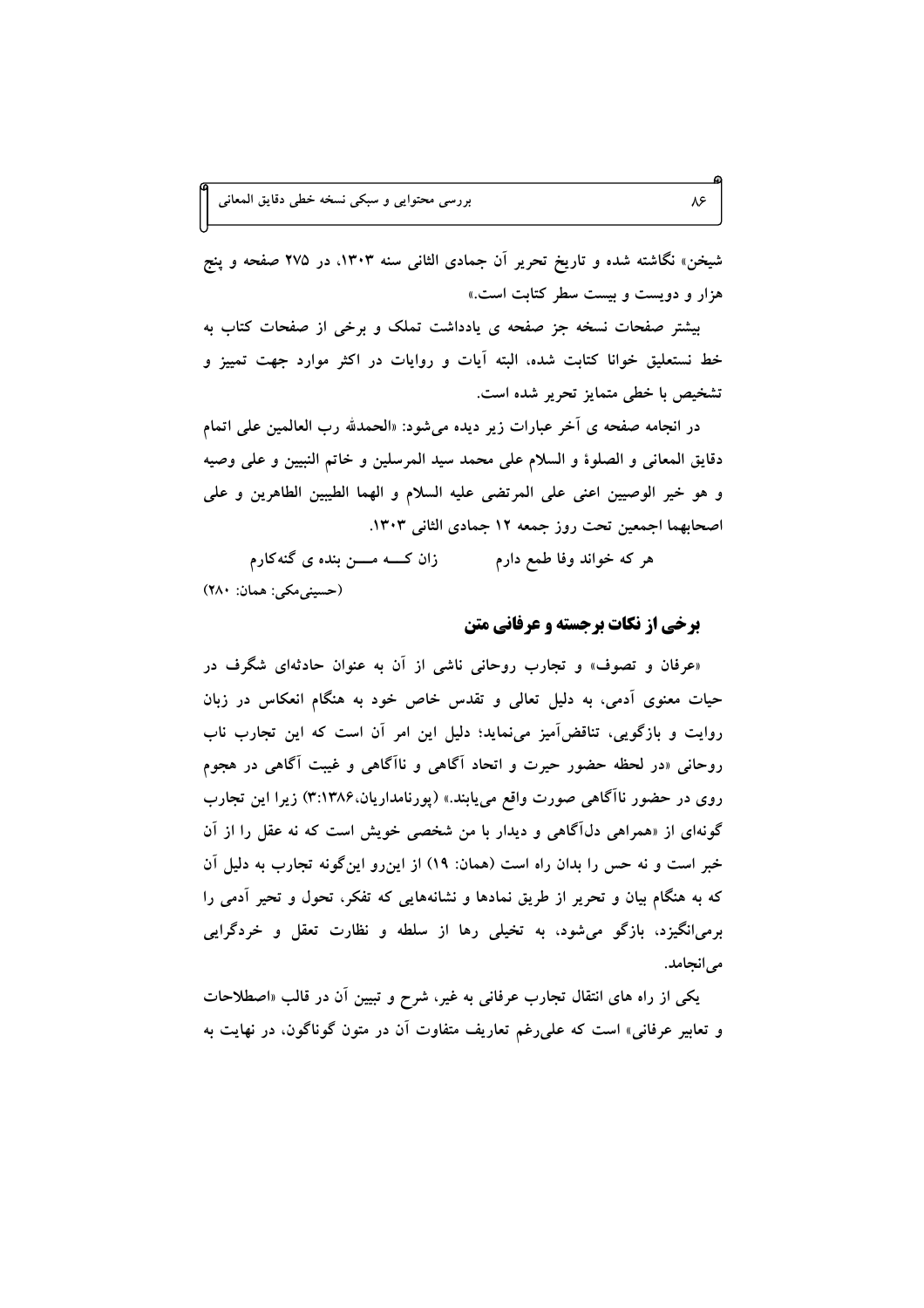مفاهیم و نتایجی یکسان می[نجامد. برخی|صطلاحات و تعابیر عرفانی و نکات برجسته ی متن «دقايق المعاني» عبارتاند از: «ذات حقيقت كه حقيقت ذات است، آن در عبارت نیاید و در اشارت نگنجد و در اسمای آثار و افعال و صفات تداخل ندارد، نه به زبان معاملت و نه به اشارت.»(حسینی مکی، بی تا ۸۲۵ : ۱۵)

«اهل شریعت، اصحاب دراند، اهل طریقت، اهل راهاند و اهل حقیقت، اهل شعوراند.» (حسینی مکی، بی تا ۸۲۵: ۱۵)«پس هرگاه که اهل الله در استغراق نور مستغرق شوند و تو ای فرزند بشوی، اگر بگویی و بگویند که ماییم که بودیم و ماییم که هستیم، ماییم که باشیم و ماییم که خواهیم بود و این نوع، راست گفته باشی و گفته باشند و آن که بگویی که نه ماییم که بودیم و نه ماییم که باشیم و نه ماییم که خواهیم بود، این نوع نیز راست گفته باشی و گفته باشند.» (همان: ۴۳ و۴۶)

وجوه اعتباری نور اول: «... چون همین نور را دیدند که شعور انوار غیب از سرادقات لاریب را قبول میکرد، آن را عرش نام کردند؛ و چون همین نور را دیدند که تقسیم فیض انوار در بروج می نهاد، اَن را کرسینام کردند؛ و چون همین نور را دیدند که کل احکام حضرت جلیل جمیل را جامع بود، آن را قلم نام کردند؛ و چون همین نور را دیدند که محافظ احکام بود، لوح محفوظ نام کردند؛ و چون … که وقوف ارواح داشت، عزرائیل نام کردند؛ و چون ... که محافظ ارواح بود؛ اسرافیل نام کردند؛ و چون ... که قسّام ارزاق کل مخلوقات بود، او را میکائیل نام کردند؛ و چون ... که فیض علوم انبیا را جامع بود، او را جبرئیل نام کردند؛ و چون ... که مبلغ احکام شرعی برای مکافات نعیم جنت بود، أن را نبوت نام كردند؛ و چون … كه مبلغ احكام وصول مع الله بود، أن را ولايت نام كردند. پس هر چه در عالم هست، همين نور است.» (همان: ٩و١٠)

نور اول: «اول چیزی که از حضرت صمدیت جلت قدرته ظهورشد، آن نور اولبود؛ باقی جمله مظاهر نور اول!ندونور اول فعل الله تعالمی است و باقبی جمله افعال نور اول!ند؛ و نور اول را ماورای عرش، اسم او احداست؛ و از عرش تا فلک قمر، اسم او احمد است؛ و در زمینها، اسم او محمد است؛ و در تحت الثری، اسم او محمود است. پس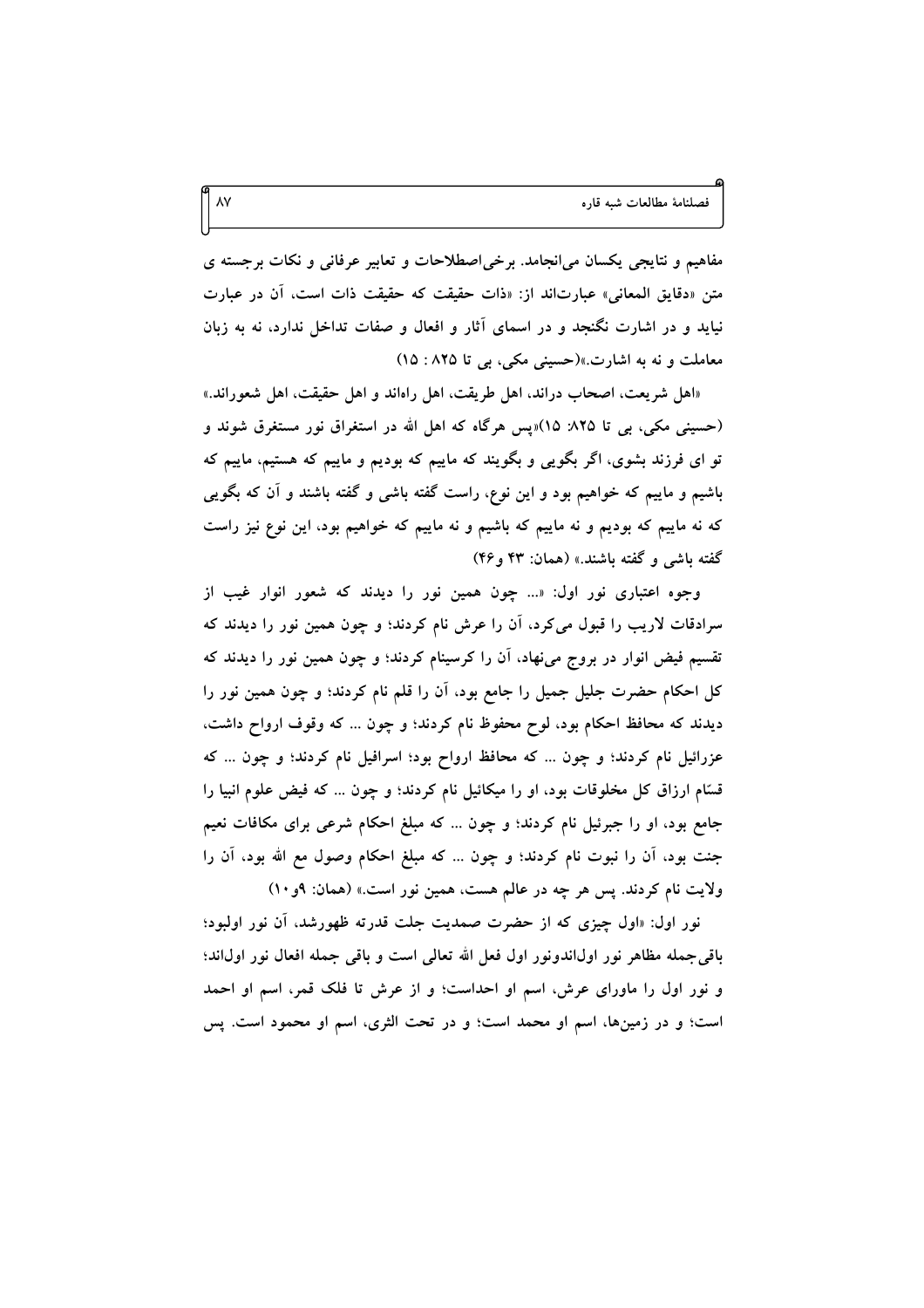بررسی محتوایی و سبکی نسخه خطی دقایق المعانی

نور اول که اسم آن احد است، باقی همه نور احداند. و نور اول، عالم کبری است و باقی همه عالمها شعور نور اول\ند... از عالم نه ارواح و نه عقول و نه افلاک و آنچه از عرش تا فرش است و در جمیع عالمهای خدا، جمله نقش بندی فیض نور اول است، زیرا که فیض ذات حقیقت احتمال کند و در جمیع عالمها رسانیده و می رساند.» (همان: ١٢)

اهمیت وجودی انسان: «... هرگاه از محیط، جوهر حقیقت موجی زد، این جوهر نطفه با كل اسباب ظاهرى و متضمن الظاهر و با كل اسباب باطنى و متضمن الباطن ظهور گشت. چون به ظهور اَمد و بر حکم مشاهده و محقق این بنده نبوی... این جوهر نطفه هم قلم است و هم دوات؛ و هم کاغذ و هم مداد؛ و هم کاتب و هم مکتوب و هم شاهد است وهم مشهود؛ هم خالق است و هم مخلوق؛ هم عالم است و هم معلوم؛ هم مريد است و و هم مراد؛ هم قادر است و هم مقدور؛ هم متکلم است و هم مستمع؛ هم رازق است و هم مرزوق؛ هم شاکر است و هم مشکور؛ هم عابد است و هم معبود؛ هم ساجد است و هم مسجود؛ هم مرسل است و هم مرسول.»( همان: ١۴)

دلیل خلقت آدمی: «... برخود عاشق است و می خواهد که شعور جمال خود را معاینه و مشاهده کند و این معنی در عالم اجمال و وحدت مشاهده نکرد و مثال آن است که هیچ کس روی خود را به چشم خود ندیده است و نمی بیند، پس ای فرزند برآینه، آیینه باید تا روی خود را به چشم خود ببیند. پس عالم نطفه را ضرورت است که تجلی کند و از عالم باطن به عالم ظاهر خیمه در صحرای صور، که «و صوّرکم فاحسن صورکم» زند و از عالم اجمال در عالم تفصیل ظهور گردد و چندین اشکال و صور متجل<sub>ی</sub> شود.» (همان: ١٥)

اقسام موجودات: «موجودات سه قسم است: قسم اول: واجب الوجود، و واجب الوجود آن باشد که لایزید و لاینقص و آن ذات خداوند است عزوجل؛ و قسم دوم: جایز الوجود که نقص پذیر باشد، اما از نقصان دور بود، یعنی زیاد نشود و زیر نقصان درنیاید و این اوصاف نورهاست و روحها و عالم آخرت است؛ و قسم سیوم: آن است که هم نقصان پذیرد و هم زیادت٫ا شاید و اَن عالم۱جسام و قالب دنیاویست».(همان: ۳۳)

 $\lambda\lambda$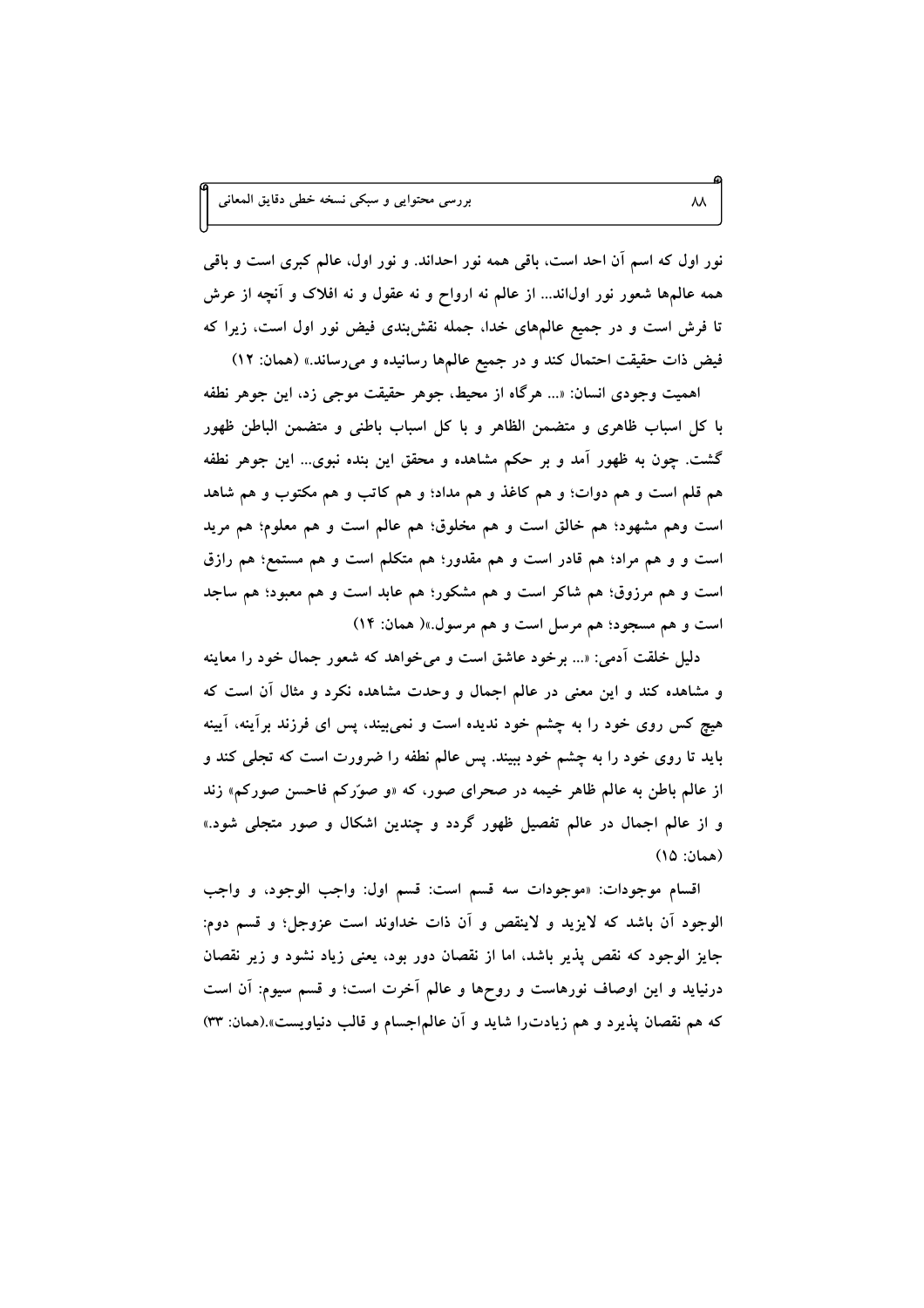«بدان ای فرزند! مجنونان این احوال عرفانی بر انواعاند: بعضی مجنونان ساقی و بعضی مجنونان قرابه و بعضی مجنونان وصال… و ای فرزند! جام جنون بعضی را بر طریق عین اليقين مشاهده است و بعضى را به حقيقة المبين وصول است.» (همان: ٢١١)

## برخي از ويژگىهاى سبكى و زباني «دقايق المعاني»

زبان این اثر جدا از زبان دیگر آثار عرفانی نیست، به این معنا که در بسیاری از قواعد زبانی از زبان عربی پیروی میکند؛ از آن جمله است: مطابقت صفت و موصوف. شکل جمع مکسر عربی، حذف به قرینه اجزای جمله به ویژه فعل و… علت اصلی این امر در آن است که با عنایت به این که موضوع اصلی نسخه «دقایق المعانی»، تصوف اسلامی با تأکید بر اصول و معارف یکی از فرق معتبر آن «چشتیه» بوده، اهمیت موضوع و ضرورت اثبات صحت مقولات، نویسنده را ملزم کرده است که به تناسب به منابع و مآخذ دینی روی کند. از آن گذشته موضوع تصوف همواره مبتنی بر منابعی است که یا به زبان عربی نوشته شده و یا تحت تأثیر این زبان بوده است. به جز این پیوند خاطر صوفیه با قرآن کریم، احادیث و مأثورات و تأکید ضمنی مؤلف بر تأثیر کامل تعالیم قرآن و شریعت در نضج و کمال همه ی عناصر فکری وی، ذهن و قلم او را به طور کامل تحت تأثیر زبان عربی قرار داده است. با وجود این با توجه به تنوع نثر نسخه، در جای جای اثر او تفاوتهایی دیده میشود؛ به این معنا که در مواردی که هدف نویسنده اثبات یا نفی موضوعی کلامی یا عرفانی- به ویژه تأکید بر باور و اعتقادی خاص – بوده است، مطالب کتاب در قالب عباراتی متأثر از زبان عربی (موزون و مسجع و در مواردی مغلق و مصنوع) بیان میشود؛ و در مقابل بخشهای دیگر کتاب از همان شیوهای تبعیت می کند که در زبان اهل ادب به «نثر مرسل عالی» شهرت یافته است. برخی از موارد تبعیت متن از زبان عربی عبارت است از: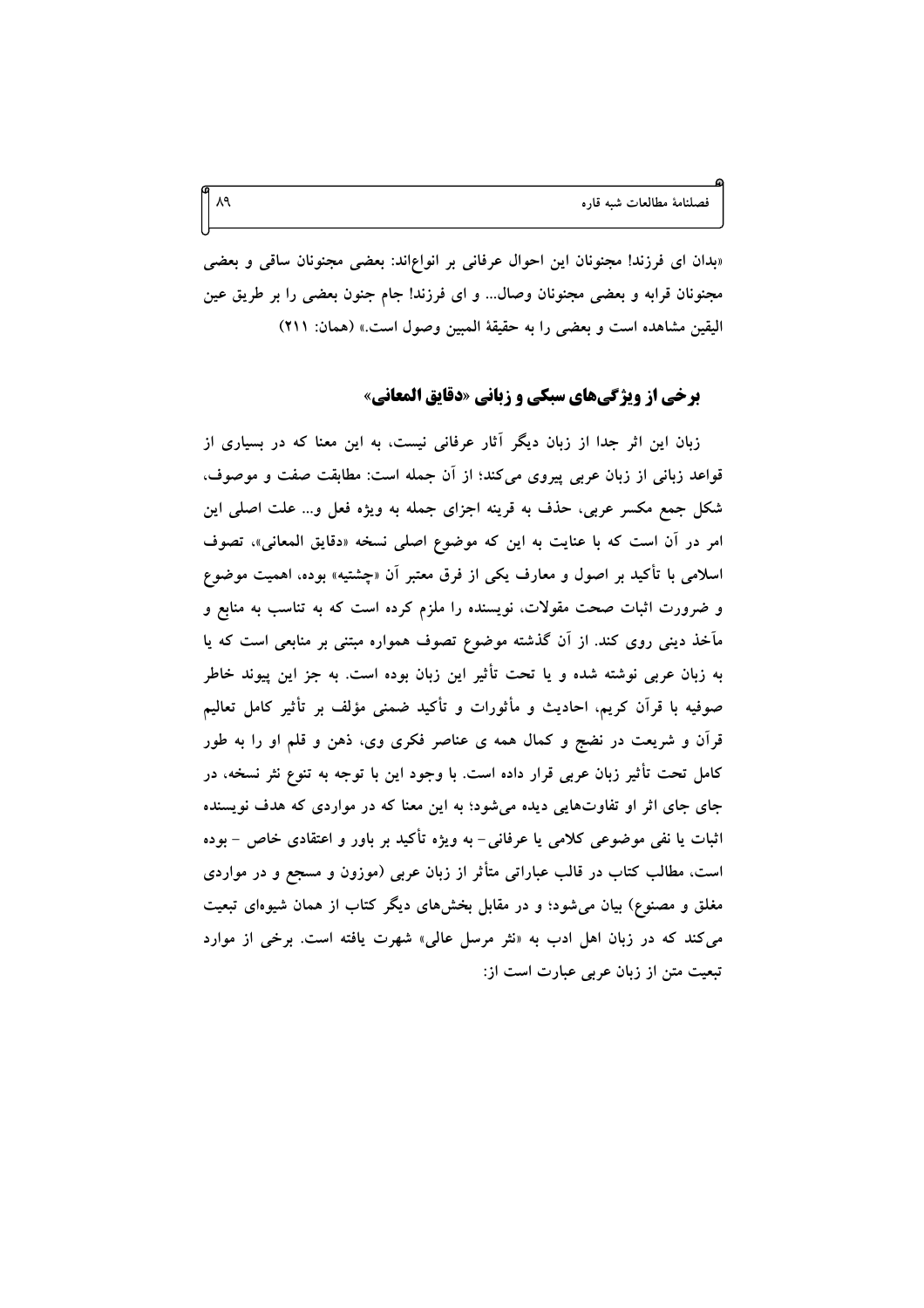**استفاده ی فراوان از آیات، احادیت و اشعار عربی** 

– جمع مكسرعربي: فهوم، اصداف، بلغا، ذراير، فهوم، خفافيش و... (حسيني مكي، همان: ۵، ۱۳، ۶۱، ۳۲،۶۱،

– حذف به قرينه فعل: «و اين كلماتم را اهل حيات معرفت دانند و اموات غفلت را از کلماتم چه چیز (دانند).» (همان: ١٣٠)

– حذف فعل معین از ماضی نقل<sub>ی</sub> و یاء استمرار به قرینه: «در قید بشریت و در بند شریعت در حبساند و در چهار میخ طبیعت به گرفتاری گیر(اند).»( همان: ۱۶۲) «کس ندید این فقیران را کجا ماندی و رفت (ی). (همان: ۲۳۸)

– مطابقت صفت و موصوف: «حيرت علما و مشايخ مذكورين را سبب اين است» (همان: ۱۶۶)، دو ملائک و مؤمنان سالکان (همان: ۸)، ممیزان کاملان(همان: ۸۲).

–صفت مركب عربي: مصدر العالمين (همان: ۶)، متضمن الظاهر(همان: ١۴)، جايز الوجود (همان: ۴۵)، قطب الأفراد(همان: ۴۸).

—تتابع اضافات: «... نقوش نفوس بر جدار بشریت برای زینت نگارستان عالم ناسوت...» (همان: ١٣) «... از اين تضمن ظاهرى همه نقشبندى كل افراد عالم است.»(همان: ۴۷)

برخي ديگر از ويژگي هاي سبکي، زباني و دستوري نسخه عبارتاند از:

## الف ـ کاربردهای ویژه افعال

استعمال فعل به صورت وصفي آن «حضرت خواجه عالمیان... ردای مبارک را بر هر دو ملائک مذکور فرود آورده تا به هوش آمدند.»( همان: ۸) - تخفيف فعل: «... اما رمزی را از رموز ولایت در قلم آرم.» (آورم) (همان: ۱۳۶) – آوردن فعل لازم در مفهوم متعدی آن:

 $\mathcal{A}$ .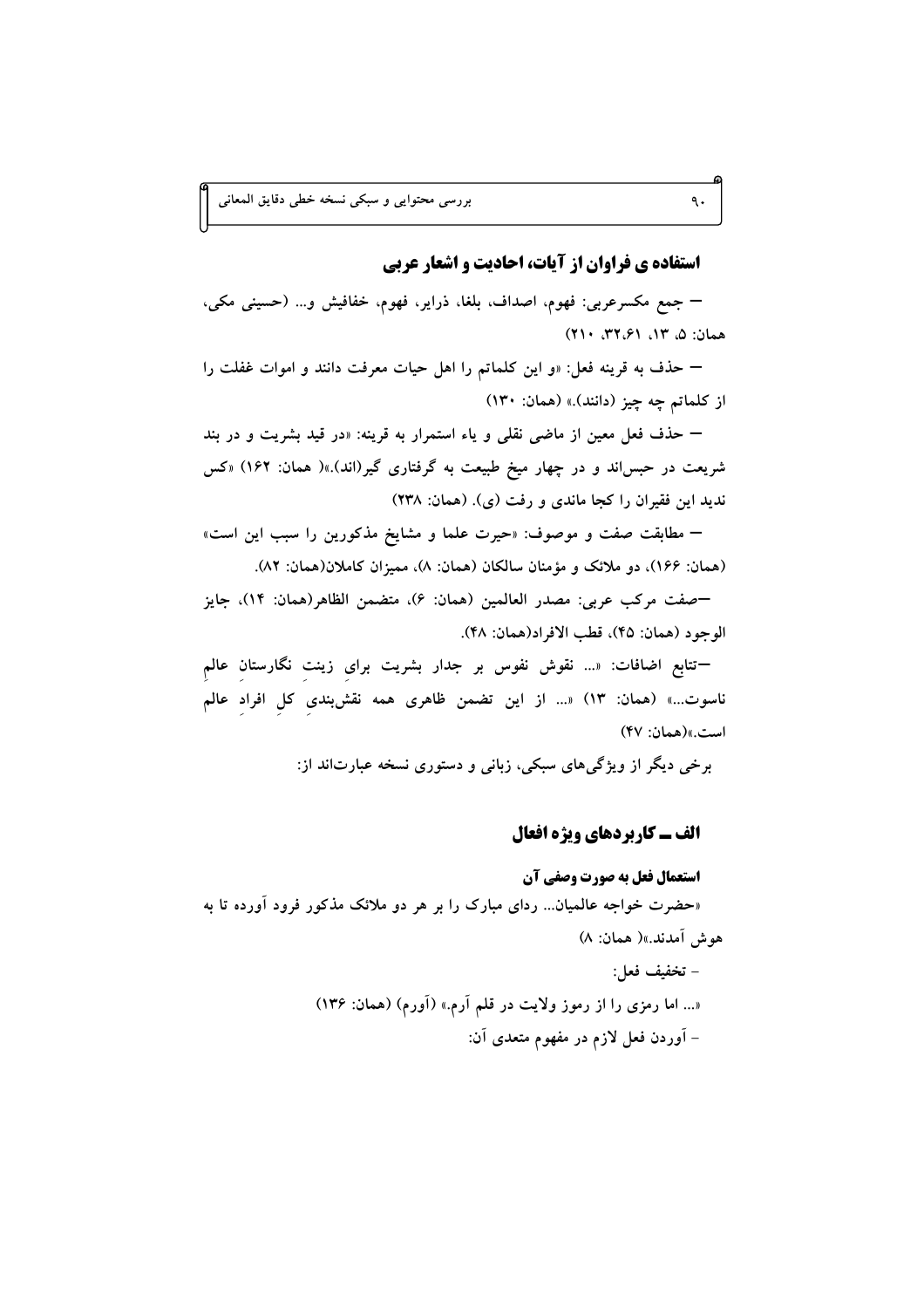فصلنامهٔ مطالعات شبه قاره

«... به مجرد گفتن هم استاده شدند.» (ایستانیده شدند)( همان: ۷) - استعمال صورت ویژه ی فعل ماضی استمراری: «همه مرادات و مقتضیات و مقدورات بر هدایتآمدندی»( همان: ۱۸۸) – آوردن بای تأکید بر سر فعل ماضی: «... سوگند عظیم بخورد..» (همان: ۱۳۸) – کاربرد فعل در صورت و معنایی متفاوت: «هنوز مبتدیانه قلم را در کار میدارم.» (همان: ۱۹۵) «... این مذاکره دین و دنیا از جهت اصلاح خلايق در قلم آوردهام.» (همان: ٢٢٥) «... فيض ذات حقيقت احتمال می کند.» (می پذیرد) (همان: ١٢) «چون سوی نور شد، به ثریا دراوفتاد.» (همان: ٢٢٧)

### **ب ـ مختصات دیگر احزای عیارات**

کاربرد «مصادر جعلی» و «واژههای مختوم به یای مصدری»: – مصادر جعلي: لونيّت (همان: 6۶) اخوانيّت (همان: ۱۰۲)، آخريّت – اوليّت – ازليّت - لم يزليّت (همان: ١٠٧) صحويّت (همان: ٢١٥) – واژههای مختوم به یاء مصدری:«جز عجزی حاصل نبی.» (همان: ۱۰۷) ضلیل<sub>ی</sub> (همان: ٢٤٢).

**استعمال ویژه ی حروف اضافه و نشانه (را)** «مصنوعات آيتي اند كه صانع را با تو مي نمايند.» (با: به) (همان: ١٥٧) «عاشقان و واصلان خدا معالمي را بوي جويند.» (را: فک اضافه) (همان: ١٣۶) تقدیم و تأخیر ارکان جمله: «تو معذوری در این معنی که اینجا می شوند حیران جنید و شیخ بسطامی و …»( همان: ۱۵)«در این کلماتم معارج بسیار و مدارج بی شمار دارم، از غيريت نبي و علي.»( همان: ٧٢)

مرتأكيد مفعولي: «وكي معرفت باريتعالي مر ولي را حاصل گردد...»( همان: ٢) «مرحضرت رسالت را عليه السلام يرسيدند.» (را: از) (همان: ۶)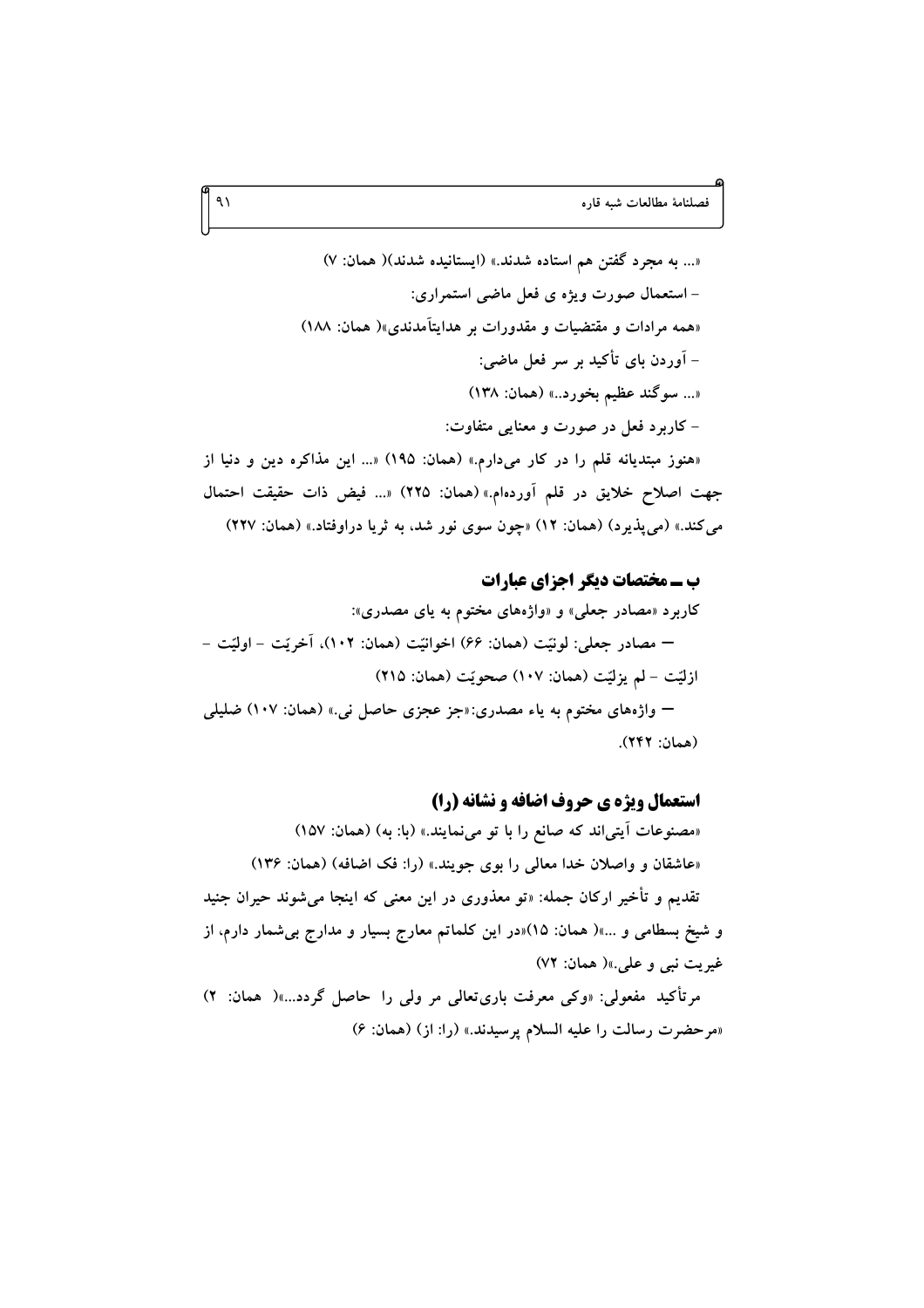### ج ـ کاربرد واژه و ترکیب در هیئت و معنایی دیگرگون

«حق تعالی را کیداند و کی معرفت باریتعالی مردلی را حاصل گردد.» (دانستن: شناختن) (همان: ٢) «نكات اسرار معانى طومار سبع المثانى در كتاب دقايق المعانى به التماس فرزند... بنويس.» (التماس: خواهش) (همان)

«اکنونگوشدار ای فرزند، دو وجوداست:یکیموجود قدیم و دویم موجود حادث...» (گوش دار: بشنو، دقت و تأمل کن) (همان: ٣) «صفا و صفه اسرار را تو مخزوني.» (مخزون: خازن) (همان: ۴) «دفين مخزن لاهوت را كه كون مكان است.» (دفين: مدفون) (همان) «عبارت غزلم را و اشارت کلماتم را بر اَن فرزند طلبکار و مریدان برخوردار تجلي گرداند.» (طلبکار: خواهان و خواستار) (همان)

استعمال مصدر به جای صفت:«و در کیال ضربیه جمیع بارهای ثقل وزن میکنند.» (ثقل: ثقيل) (همان: ١۶۶)

### كاربرد ويژه صفت وقيد

«هنوز مبتدیانه قلم را در کار میدارم.» (همان: ۱۹۵) «تشریفات و کرامات خصوصانه و مخلصانه» (همان: ٢١٥) «پس این کلام منتهیانه را اختصار دادم.»( همان: ۲۶۳)

### ارزشهای ادبی و بلاغی نثر «دقایق المعانی»

هر چند نثر این نسخه را نمی توان نمونهیاعلای نثر فارسیقلمداد کرد؛ اما زیباییهای ادبی و بلاغی فراوانی را میïتوان در آن سراغ گرفت. به جز این علمیرغم تأثیرپذیری نثر کتاب از عربینویسی و مغلقگویی، مؤلف در موارد مقتضی از آرایهمند نمودن کلام خود. فروگذار نکرده ودر مواردی به شیوه مترسلان، نثری شیوا و موزون همراه با آرایههای مناسب لفظی و معنوی ارائه کرده است: «هر ذره فضلش همه عدل است و عدلش همه فضل؛ و صنعش همه رحمت است؛ و ایجادش همه کرم است؛ و کرمش همه ایجاد اوست؛ قهرش همه لطف اوست؛ و اوست که غضبش همه رحمت است.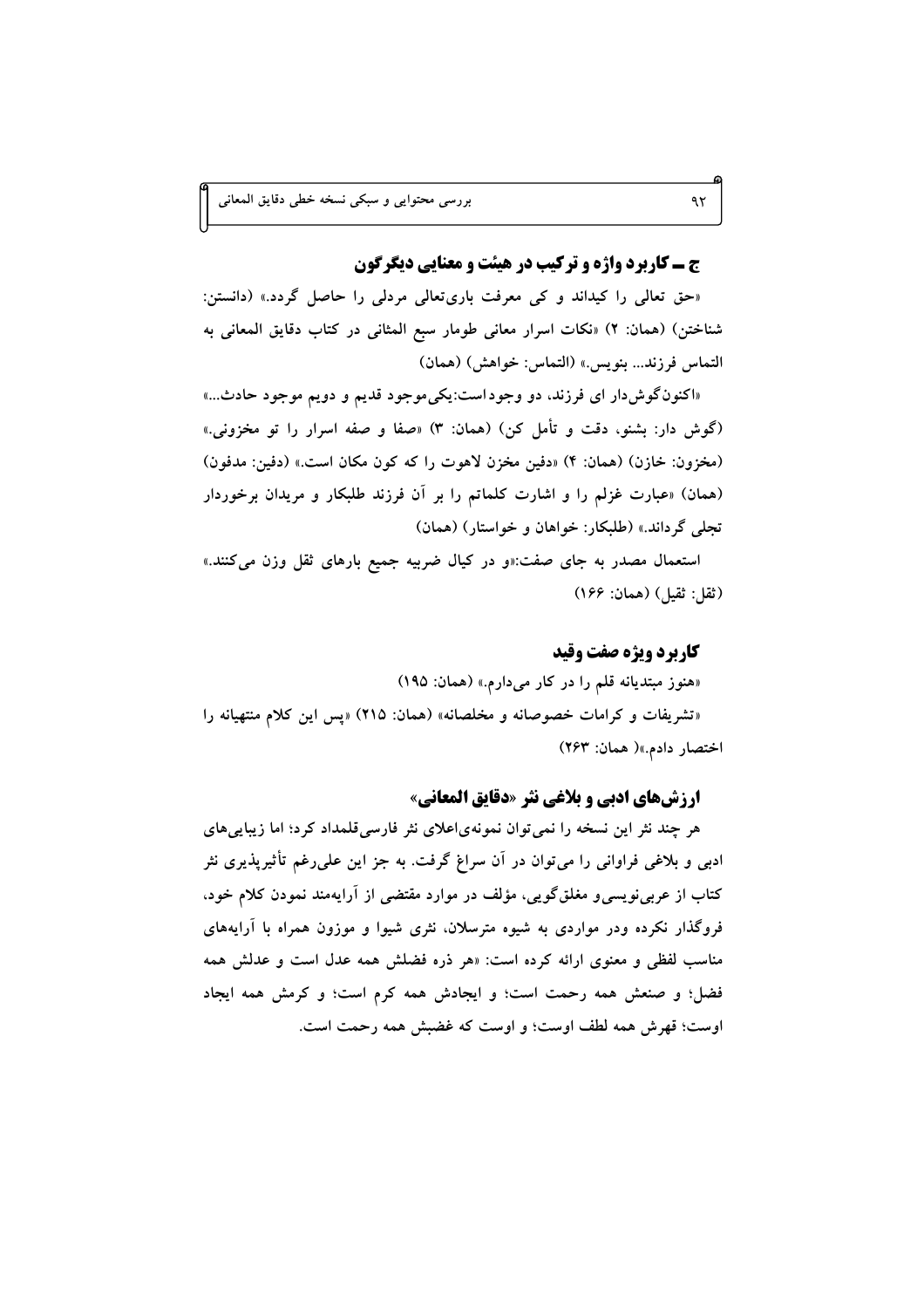الف- الهيت او همه وجود او را پاس دارد. لام لطف او همه ملک و ملکوت را حمایت گیر؛ راء ربوبیت او همه عالمها را پروردگار، و هیچ آفریده نیست و نخواهد بود که از الف الله به لام رسیده باشد و هیچ عارفی محرم نباشد که از «لام» لطف او به «طا» رسیده باشد.» (همان: ۱۰۷) «تا سطوات آفتاب هویت غیب از اوج فلک کبریا در منازل وجود غروب نکند، خفافیش اعیان عقیده، استفاضه انوار هدایت از نجوم اسماء و صفات نتوانندکرد.» (همان: ۲۱۰)

«ناگاه حضرت جمیل جلت ذاته از اسماء حقیقت از کمال محبت و یحبونه تجلی جمال عظمت بر نور اول طالع و لامع گشت؛ شعورات ذرایر ذریات پیش خورشید حقيقت جوشي و خروشي زدند.»( همان: ۶۱)

«چون حضرت صمدیت جلت ذاته، نسخه صغیر را از نسخه کبیر به ید قدرت مرتب ساخت، بعده خواست که از عالم مؤانست در عالم ملامت فرستد، روح نفسانی التجا پیش حضرت صمدیت جلت ذاته نمود که از مقام مؤانست در مقام مفارقت حالم چگونه گردد و مؤانست با که باشد.»( همان: ۳۰)

«بر حکم اجازت نبوی از نگارخانه حبّ احدی که شرف حقیقته است، در اشعار محبت قلم استيفا يافتم تا رقم مقام وصول را به بذل طاقت اهل حقيقته، كلماتم را در دفتر كتاب حقايق الدقايق ثبت كردانم.»(همان: ۴۲)

سجع متوازی: «... اسرار غلطیعظیم از ذهنهای سقیم ایشان است.»( همان: ۸)«و بطون کثیر در علوم به اجتهاد دماغی میخدوزاند و از مقصود دوراند و در علوم دقایق در نفوراند و در طریق وصول در فتوراند.»(همان: ۱۹۱).

سجع مطرف: «... کسی را در این اصطلاحم ادراکی نیست بپوش و خود نیوش و مخروش.( همان: ۲۶۳) «از بیان علوم اسرار که با حبیب مختار است.(همان: ۲۲۳).

اعنات القرينه «صفا و صفه اسرار راتو مخزوني.» (همان: ۴) «مشكلي عظيم در خاطر سقيم مستقيم است.» (همان: ٢٥٧).

استشهاد به آیات قرآن، احادیث نبوی، روایات، اقوال عرفا، یکی دیگر از ویژگی های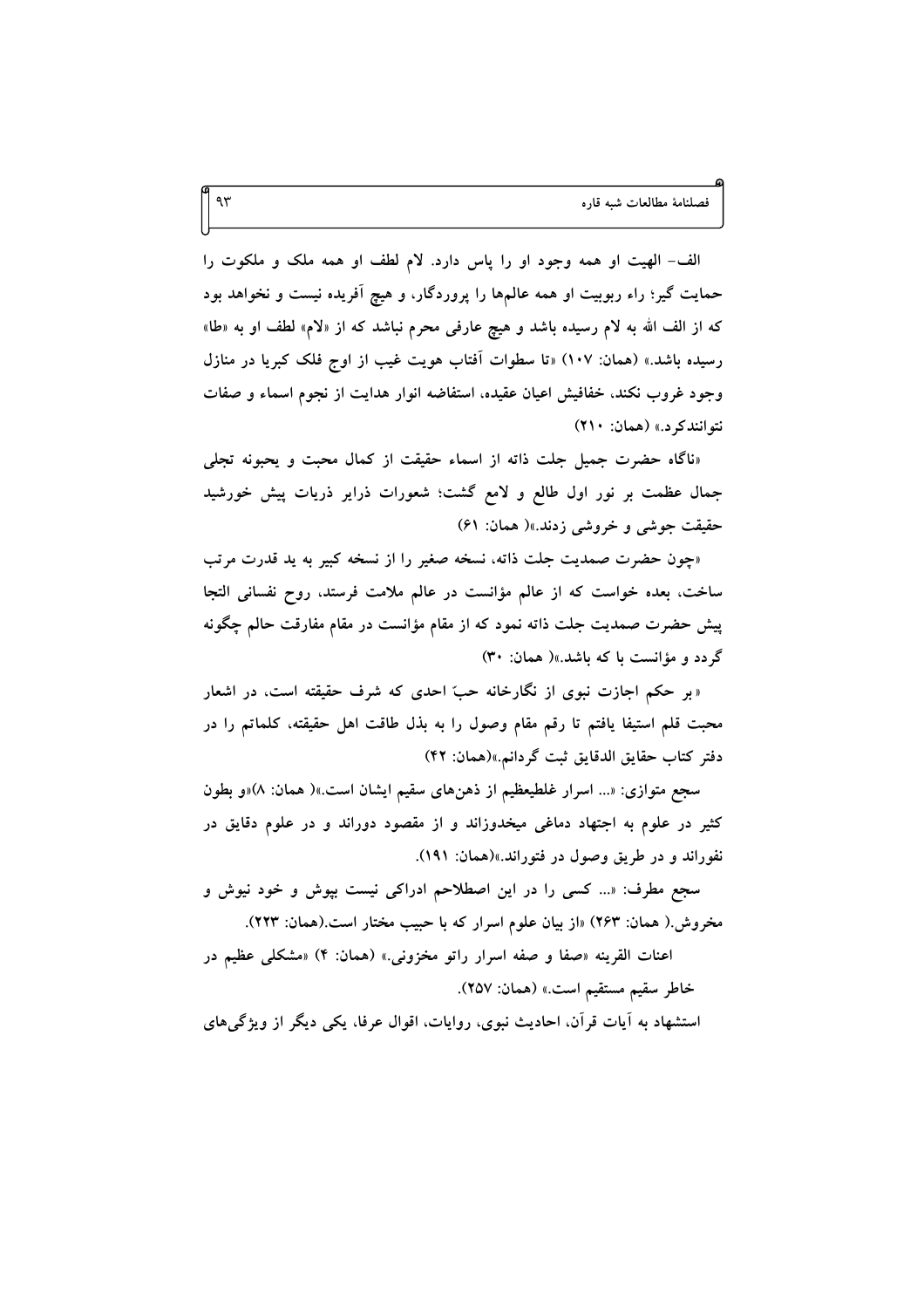ادبی «دقایق المعانی» است. این امر به همراه عنایت مؤلف به متون و عبارات عربی موجب راه یافتن برخی از واژههای نسبتاً دشوار عربی به متن شده است، از آن جملهاند:

فهوم(همان: ۶)/ امشاج، اصداف (همان: ۱۳)/ ادنی (همان: ۲۲۶)/ منسلک (همان: ٢۴٠)/ محابت، محبت المحبت (همان: ٢۴١)/ على التواتر و التوالي، جهلت(همان: ٢۴٢)/ مطالع (همان: ٢٥٠)/ مرتحل(همان: ٢٥١)/ بدلاء (همان: ٢٥٢)/ مضَّل، اسمار (همان: ٢۶٩)/ نصوص (همان: ٢٧۵) و… به جز این، گرایش مؤلف به نظم و سرودن اشعار نیز در ایجاد تنوع ادبی در متن بسیار مؤثر بوده است.

### صورخيال

«تخیل عامل نیرومندی است که از طریق ترکیب و تلفیق عناصر دور از هم وساختن تصویرهای گوناگون سبب اَشناییزدایی در زبان میشود و ظرفیت اَن را برای بیان تجربه ادبی و آفرینش جهانی تازه بر بستر زبان افزایش داده، موجب «رستاخیز واژگان» می شود. آنچه در «تخیل» اهمیت دارد، تازگی و غرابت صورخیال و نیز وجود عاطفهای راستین در ورای آن است.» (شفیعی کدکنی، ۱۳۷۰: ۹).

«اگر کلام ادبی از گستره ی خیال و تصویر عبور نکند (مخیل نباشد)، چیزی جز یک سخن ساده نیست. خیال، جوهر اصلی وعنصر ثابت شعر است؛ از این روتمام کوشش شاعر بر آن است که تجارب روحی و گریزپای خود را در زنجیر کلمات مخیل به بند کشد تا از این رهگذر آن را از چنگ زمان برباید و زندگی جاودان بخشد و در امکان تجربه ی مجدد آن را بهرویخویش و دیگران بازگذارد، (پورنامداریان،۱۳۷۴: ۱۵۷ و ۱۶۸). از میان انواع صورخیال (Images)، آنچه در «دقایق المعانی» برجستگی بیشتری دارد. تشبیه، تشخیص و کنایه است.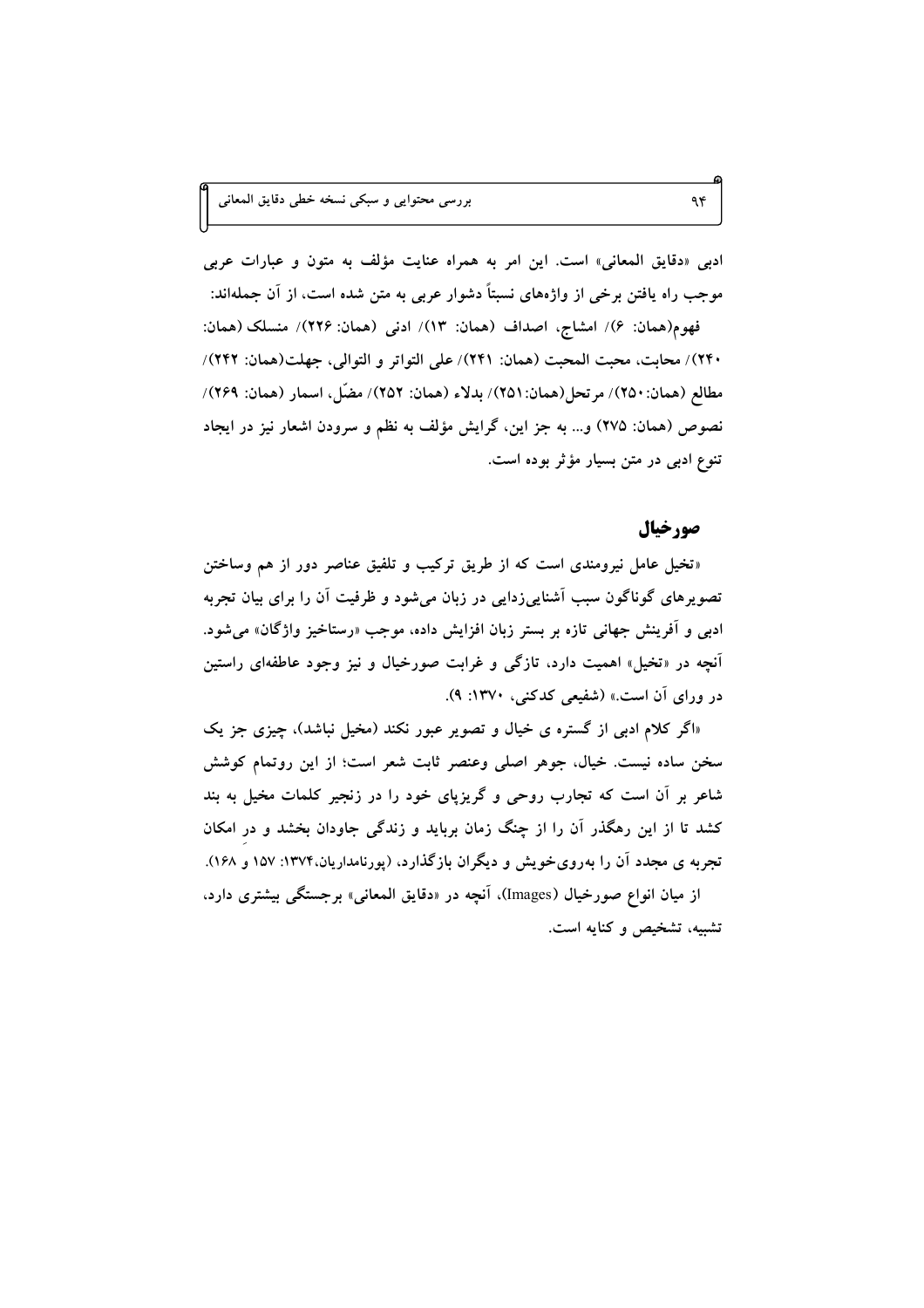#### تشىيە

تشبیه هسته ی اصلی و مرکزی و شالوده و اساس اغلب خیالهای شاعرانه است. صورتهای گوناگون خیال و نیز انواع «تشبیه»مایهگرفته از نوعٖنگاه متفاوت وجسورانه ی شاعر به چیزهایی است که از چشم و نگاه دیگران دورمانده و نیز ناشی از شباهتی است که نیروی تخیل شاعر در میان اشیا کشف میکند و در صور مختلف به بیان درمیآورد. «به طور کلّی، تشبیه را از نظر صورت بیانی آن می توان در دو صورت فشرده و گسترده خلاصه کرد. منظور از «تشبیهات فشرده» تشبیهاتی است که با افزودن دو طرف تشبیه (مشبه و مشبه به) به هم به صورت یک ترکیب اضافی درمیآید که در اغلب قریب به اتفاق موارد، مضاف در آن «مشبه به» و مضاف اليه «مشبه» است.» (همان: ١٨١ و ١٨٢)، متن «دقایق المعانی»از حیث اشتمال بر این گونه تشبیهات در خور توجه است؛ از اَن جمله است:

خلوتخانه ي رېوييت،نگارخانه ي عبوديت، شاخچه ي هدايت(حسينې مکې، ۸۲۵ ۳)/ صحرای حقیقت (همان: ۶)/ جوهر نطفه، اصداف شهوات، خیمه ی صورت، نگارستان عالم(همان: ١٣)/ سكه ي اظهار(همان: ۵۵)/ نبات كبد(همان: ۶۲)/ كافور ورق، مكتب خانه ي ملک و ملکوت (همان: ۶۶)/ اَفتاب هويت، منازل وجود، خفافيش اعيان، نجوم اسما و صفات (همان: ٢١٠)/ يوسف دل (همان: ٢٢٠)/ محيط غيرت (همان: ٢٢٣)/ درج عزت (همان: ٢٣٨)/ كهرباي دولت (همان: ٢۴٢) و...

مؤلف «دقايق المعاني» على رغم مذموم بودن تقليد و تكرار در مسائل ادبي و با وجود اعتقاد اکثریت صاحبنظران به این اصل که «علت انفعال نفس از آنچه مغافصه به او رسد، بیشتر بود از آنچه به تدریج به او رسد، یا رسیدنش متوقع بود و از همین رو مضاحک و نوادر اول بار که استماع افتد. لذیذتر باشد و باشد که به تکرار، اقتضای نفرت نفس كند از آن.» (طوسي، ١٣٢۶: ٥٩) و «التذاذ خاطر از تشبيه نيز حاصل از تعجیب است.» (شفیعی کدکنی، ۱۳۷۰: ۲۰)، تقلید و تکرار تصاویر گذشتگان را وجهه ی همت خود قرار میدهد؛ با وجود این، تصاویر شعری وی در نوع خود زیبا و مقبول\ند.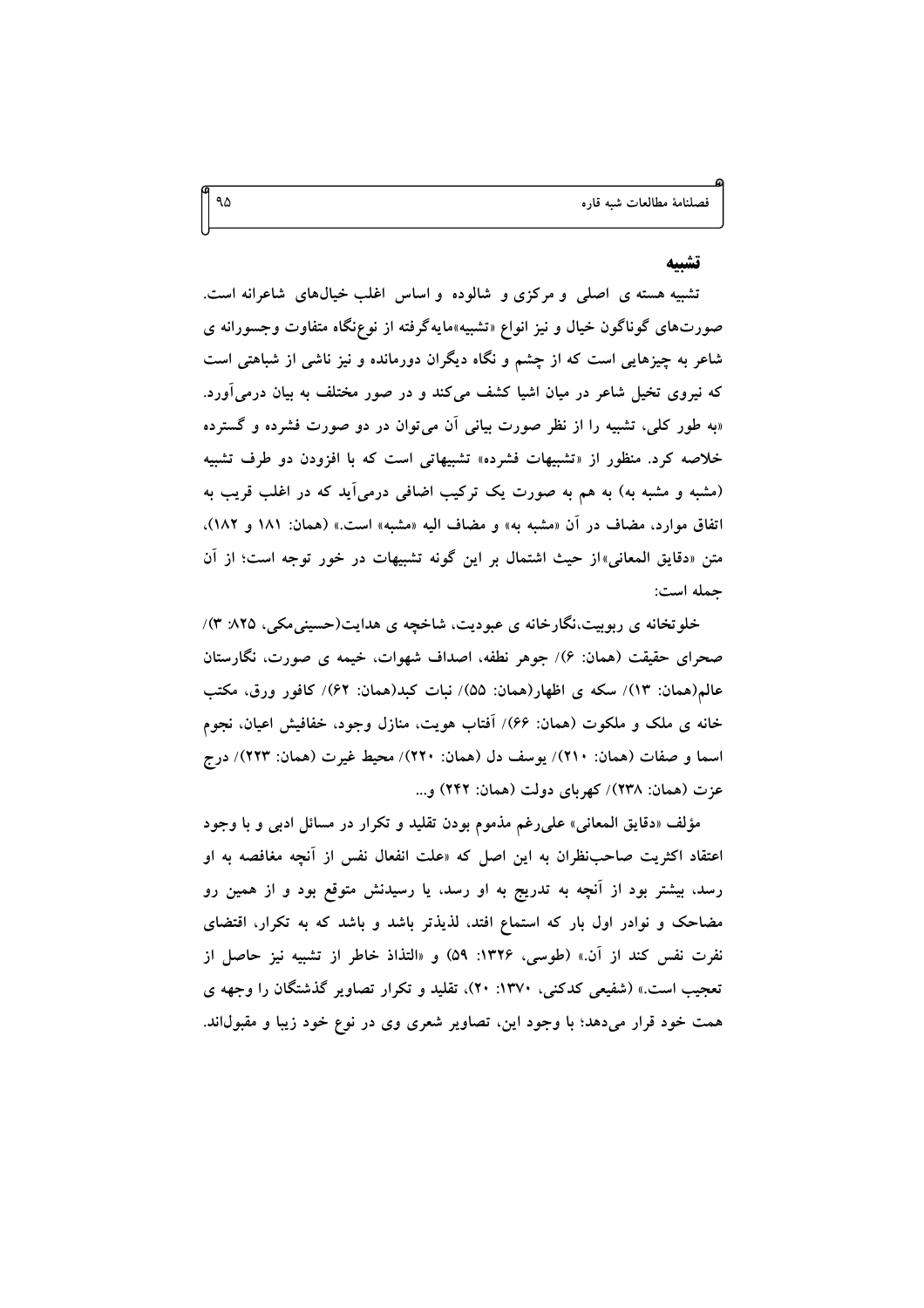شاید به این دلیل که ایجاد این تصاویر، به رغم کلیشهای بودن آن، از سویی مربوط به شالوده ی افکار و اعتقادات وجهانبینی مردم عصر و از سوی دیگر مربوط به تجربه ی شخصی خود شاعر و دقت نظر ویژه ی او در اشیا و امور و نیز سرشت مایه ای فرهنگی است که ذهن وی را به خود مشغول کرده است و در نتیجه تخیل نیرومندی را می طلبد که میان اشیا و امور مشابه، پیوند و مناسبتی نوین و بدیع برقرار کند.

### تشخيص

یکی از زیباترین گونههای صورخیال در شعر، تصرفی است که ذهن شاعر در اشیا و عناصر برتجان طبیعت میکند و از رهگذر نیروی تخیل خویش بدان ها حرکت و جنبش می بخشد. به گفته ی«کروچه» طبیعت در برابر هنر ابله است و اگر انسان آن را به سخن درنباورد، گنگ است. (۱۳۵۰: ۱۰۸)

ناقدان اروپایی در شرح و بیان «تشخیص»، اَن را بخشیدن صفات انسان و به ویژه احساس انسانی به چیزهای انتزاعی، اصطلاحات عام و موضوعات غیر انسان و یا چیزهای زنده ی دیگر تعریف کردهاند.

ارسطو تشخیص را «نهادن اشیا درزیر چشم»، یعنی نیروی حرکت و حیات بخشیدن به اشیا میخواند و در جای دیگر توضیح میدهد که این گونه تصویرها بیشتر بر اساس خلق و تجسم و نقل عناصر طبیعت به عالم حرکت و حیات است. (شفیعی کدکنی، همان: ۱۵۱ و ۱۵۴).

در این حوزه از کلام ادبی، هر چند عناصر تشکیل دهنده از واقعیت اخذ شدهاند، نیروی تخیل مؤلف با ارتباط و پیوندهای خاصی که میان این عناصر ایجاد کرده، آن را از واقعیت دور نموده است. ایجاد فضایی از این دست، نتیجه ی رسوخ و نفوذ در کنه و ذات اشیا وامور و احساس یگانگی با آن هاست:

خواجه عالم رسول الله روشن طالعــــي كزفروغ طلعت او خيره گشته آفتــــــــاب صبح از رویش دوتا کرده قبا بر آسمان مسلس ززلفش پاره کرده جامهها و ماهتاب (حسینی مکی، ۸۲۵: ۵)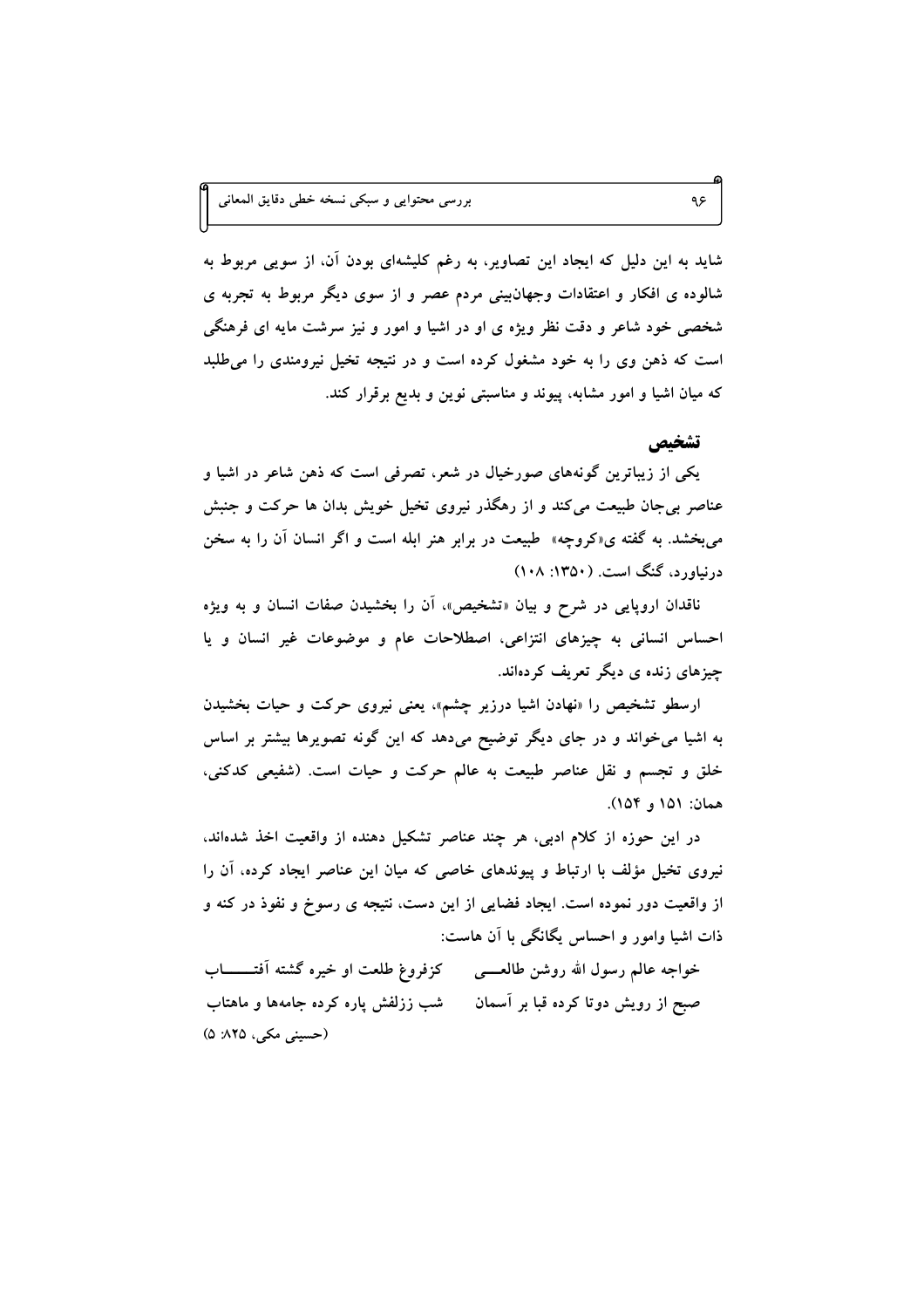#### كناته

«کنایه یکی از صورتهای بیان پوشیده و اسلوب هنری گفتار است که در جهت رساتر، مؤکدتر و شدیدتر شدن بیان مؤثر است. تا آنجا که گفتهاند « کنایه» قویترین راه القای معانی است. برخی از ادیبان اروپایی مثل «مالارمه» بر این باورند که اگر چیزی را به همان نام که هست، یعنی به نام اصلی خودش بنامیم، سه چهارم لذت و زیبایی بیان را از میان بردهایم؛ زیرا کوششی که ذهن برای ایجاد پیوند میان معانی و ارتباط اجزای سازنده ی خیال دارد، از میان میرود و آن لذت که حاصل جستجوست به صورت ناچیزی درمی آید.» (شفیعی کدکنی، همان: ۱۳۹ و ۱۴۷).

کنایه از حیث بسامد کاربردی، یکی از تصاویری است که در متن «دقایق المعانی» از جایگاه ویژهای برخوردار است:

«خسرو ما حضرت رسالت است و همه خسروان يعني انبيا و رسل عليه و عليهم السلام پیش او دست درکمر دارند.» (همان: ۲۲۵): (دست در کمر داشتن: مدارا، سازش و تواضع کردن) (عفیفی، ۱۳۷۶، ج۲: ۹۷۱)

«...که گوهر حقیقت انسان اگربه کونین بسنجند،کونین به نیم جو برنیاید.»(همان: ۲۳۹) (برآمدن: برابري و غلبه كردن) (همان، ج اول: ٢٥٣)

### ویژگیهای نوشتاری و رسم الخط نسخه

نکاتی که در باب قواعد نگارش واژهها، ترکیبات، اتصال و انفصال اجزای واژهها و ... در این نسخه رعایت شده، تقریباً با تفاوتی اندک در دیگر نسخ نیز به کار گرفته شده، در ذیل به برخی از این موارد که از حیث بسامد کاربردی در متن از جایگاه ویژهای برخوردار است، اشاره می شود:

–آوردن سه نقطه در بالای برخی از واژهها به نشانه خاتمه مصراعهای ابیات. –عدم توجه به درج برخي از نقطهها: عله الصلوة (همان: ٢)، بچارگان (همان: ١٥) و... – قراردادن دو نقطه در زير (ياء): لي، ولدى، رباني (همان: ٢)/ شافي (همان: ٣).

 $9V$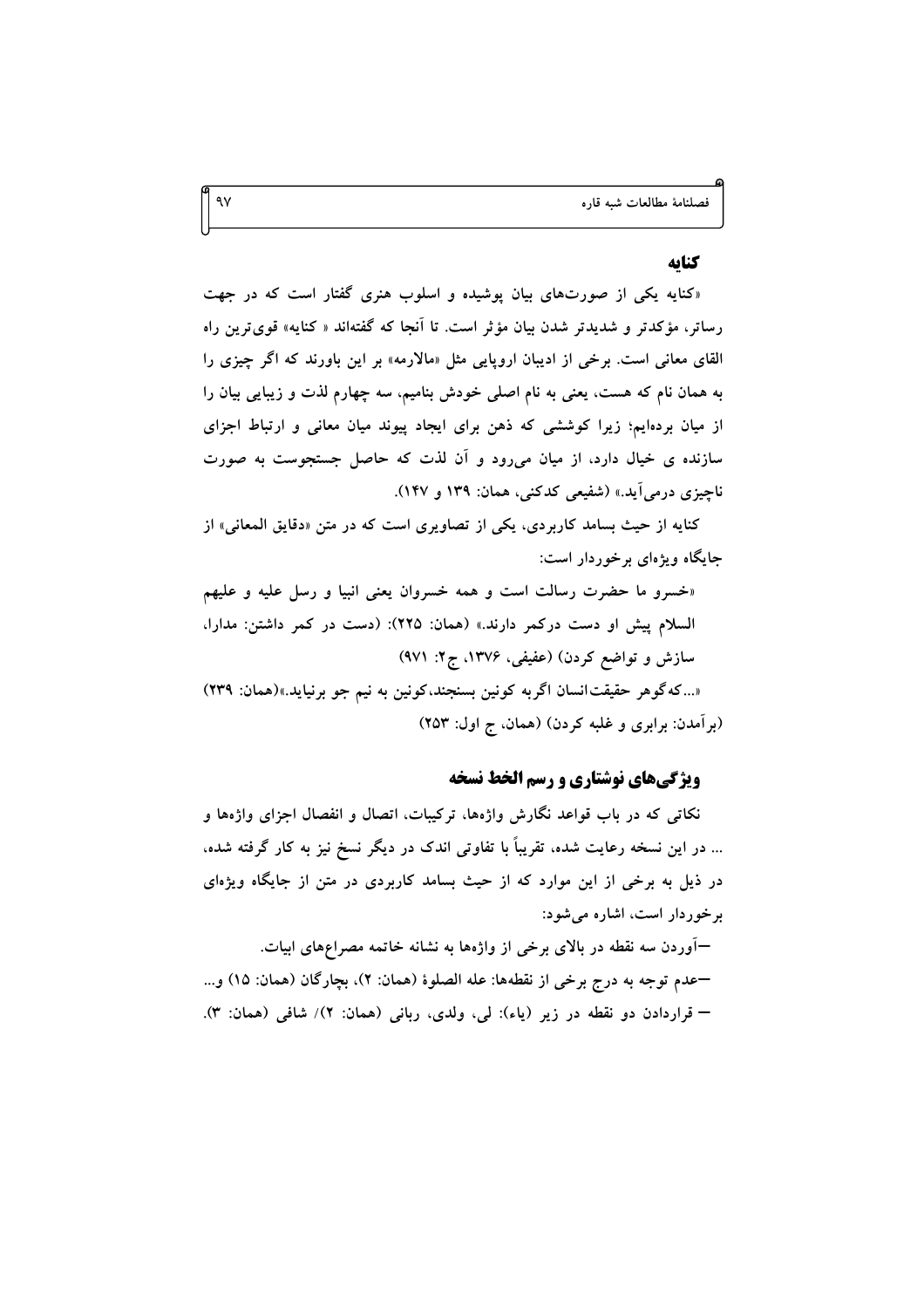نبوی (همان: ۳۵۹)

۹λ

–آوردن علامت مد ( ~) در واژههایی همچون: آصل – اصل (همان: ۴) / آحد – احد. آول، آز–از (همان: ٣٠ و١٢)، آيفرزند (همان: ٣۴ و٢٨) و...

—نوشتن نون نفي جدا از فعل: نه بندد (همان: ۴۱)/ نه بيند (همان: ۱۵۶ و٥٢)/ نه يذيرد (همان: ٢٢۴).

–اتصال صفات اشاره به موصوف: اینکلماتم (همان: ١٥)/ برآنمرکب (همان: ٣١)/ اينزمان (همان:٣٢)/ ازينمقام (همان:٣۶)/ بدين نوع (همان: ٥٨)و...

–«گاف» همچون اکثر متون خطی با یک سرکش آمده است.

-در اکثر موارد «پ) به صورت بدون نقطه «ئ) نوشته شده است.

–درج دیگرگون برخی از واژهها: دویم (همان: ۳) کسیف – کثیف (همان: ۱۷)/ آخرهٔ، سیوم، دنیاوی (همان: ۳۳)/ آیینها– آیینهها (همان: ۴۶) صحرایی قضا– صحرای قضا (همان: ۴۹)/ هزدهم- هجدهم (همان: ۱۱۴) و...

–شماره مکتوبات، برخی از تواریخ وعبارات عربی و مطالب شمارهدار با رنگ شنگرف از دیگر مطالب متمایز شده است.

–مؤلف در برخی از موارد با کشیدن خطی تیره در زیر واژهها و ترکیبات، این مطالب را مؤكد كرده است.

–واژهها و ترکیبات اشتباه با کشیدن خطی بر روی آن حذف شده و در حاشیه ی صفحه، واژه و ترکیب صحیح آورده شده است.

–اکثر صفحات زوج نسخه، مزین به «رکابه» است؛ به این معنا که اولین واژه یا ترکیب صفحه ی بعد در حاشیه تحتانی صفحه ی قبل آمده است.

–کتابت اشعار (ابیات و تک مصراعها) در متن مطابق با متون منثور به صورت عبارت و سطری است. این امر کار خوانش متن را در مواردی با مشکل مواجه می نماید.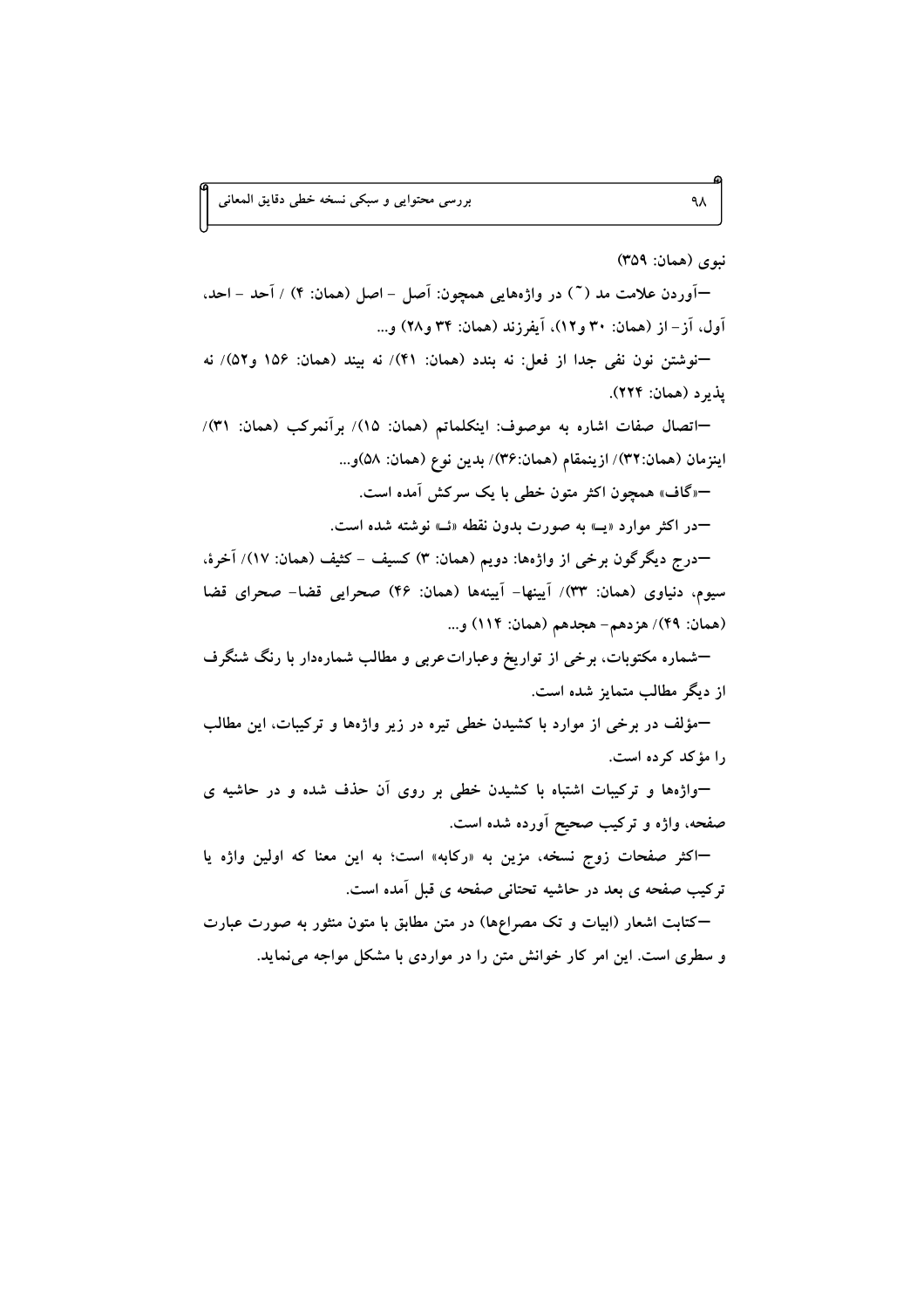#### نتىحه

كتاب «دقايق المعانى» به عنوان يكي از آثار ارزشمند سلسله «چشتيه» مورد توجه تذکرهنویسان بوده است، به جز این، مطالعه ی این کتاب به دلیل احتوا بر مطالبی در خور و جامع، یکی از منابع مهم درجهت شناخت اوضاع فرهنگی، ادبی و عرفاني قرن نهم است.

على رغم تلاش مؤلف درآوردن مطالب بديع و استنباطهاى شخصى، وى در بسیاری از موارد به مناسبت از بزرگان عرفان و تصوف یاد میکند؛ از آن جمله است: امام محمد غزالي، عين القضات، شيخ عبدالقادر گيلاني، شيخ نظام الدين محمد بداونی، جنید بغدادی، بایزید بسطامی، شفیق بلخی، معروف کرخی، خواجه محمد حکیم ترمذی، ذوالنون مصری و …، همین امر حاکمی از تأثیرپذیری مؤلف از باورهای بزرگان و پیشوایان تصوف بوده است.

یکی از ویژگیهایی که این نسخه را از آثاری از این دست متمایز میسازد، بزرگ نمایی و تفاخر مؤلف به برآیندهای ذهنی و معنوی او و کثرت دعاوی وی است.

كاربرد اصطلاحات عرفاني خاص: توحيد محض، حادث و قديم، وحدت و رؤيت حقٍّ، ولايت، وصول الى الله، اسرارعشق، نوراول، واجب الوجود، عين اليقين و ... در جای جای اثر دیده می شود.

تنوع در نوع نگارش و نثر کتاب نیز چشمگیر ودرخور توجه است؛ به این معنا که نسخه در بخش آغازین (به ویژه دیباچه و مقدمه) پیرو سبک «مرسل عالمی» است؛ اما متن اصلی کتاب در بسیاری از موارد به اغلاق و تعقید سوق یافته است.

پیروی در خور توجه نثر کتاب از قواعد زبان عربی: مطابقت صفت و موصوف، تتابع اضافات، جمع مکسر عربی، حذف به قرینه اجزای جمله، کاربرد ویژه افعال. کاربرد واژه و ترکیب در هیأت و معنایی دیگرگون و … در اکثر موارد به چشم می اَید.